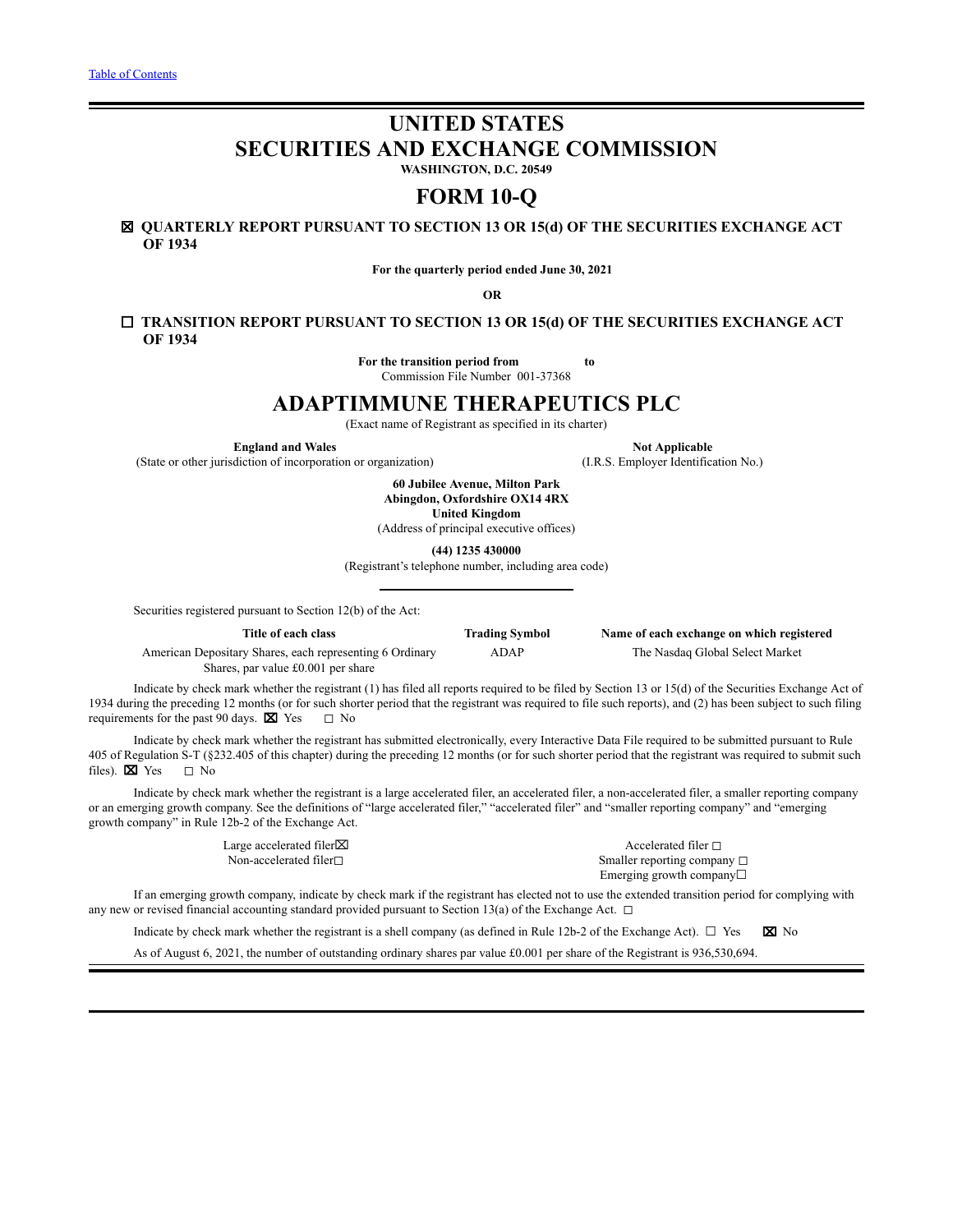## **TABLE OF CONTENTS**

<span id="page-1-0"></span>

|                   | <b>PART I - FINANCIAL INFORMATION</b>                                                                                          | $\overline{4}$ |
|-------------------|--------------------------------------------------------------------------------------------------------------------------------|----------------|
| Item 1.           | <b>Financial Statements:</b>                                                                                                   | 4              |
|                   | Unaudited Condensed Consolidated Balance Sheets as of June 30, 2021 and December 31, 2020                                      | 4              |
|                   | Unaudited Condensed Consolidated Statements of Operations for the three and six months ended June 30, 2021 and 2020            | 5              |
|                   | Unaudited Condensed Consolidated Statements of Comprehensive Loss for the three and six months ended June 30, 2021 and<br>2020 | 6              |
|                   | Unaudited Condensed Consolidated Statements of Change in Equity for the three and six months ended June 30, 2021 and 2020      | $\tau$         |
|                   | Unaudited Condensed Consolidated Statements of Cash Flows for the six months ended June 30, 2021 and 2020                      | 9              |
|                   | Notes to the Unaudited Condensed Consolidated Financial Statements                                                             | 10             |
| Item 2.           | <u>Management's Discussion and Analysis of Financial Condition and Results of Operations</u>                                   | 16             |
| Item 3.           | Quantitative and Qualitative Disclosures About Market Risk                                                                     | 28             |
| Item 4.           | <b>Controls and Procedures</b>                                                                                                 | 28             |
|                   | <b>PART II - OTHER INFORMATION</b>                                                                                             | 29             |
| Item 1.           | <b>Legal Proceedings</b>                                                                                                       | 29             |
| Item 1A.          | <b>Risk Factors</b>                                                                                                            | 29             |
| Item 2.           | Unregistered Sales of Equity Securities and Use of Proceeds                                                                    | 29             |
| Item $3.$         | <b>Defaults Upon Senior Securities</b>                                                                                         | 29             |
| Item 4.           | <b>Mine Safety Disclosures</b>                                                                                                 | 29             |
| Item $5$ .        | <b>Other Information</b>                                                                                                       | 29             |
| Item $6.$         | <b>Exhibits</b>                                                                                                                | 30             |
| <b>Signatures</b> |                                                                                                                                | 31             |
|                   |                                                                                                                                |                |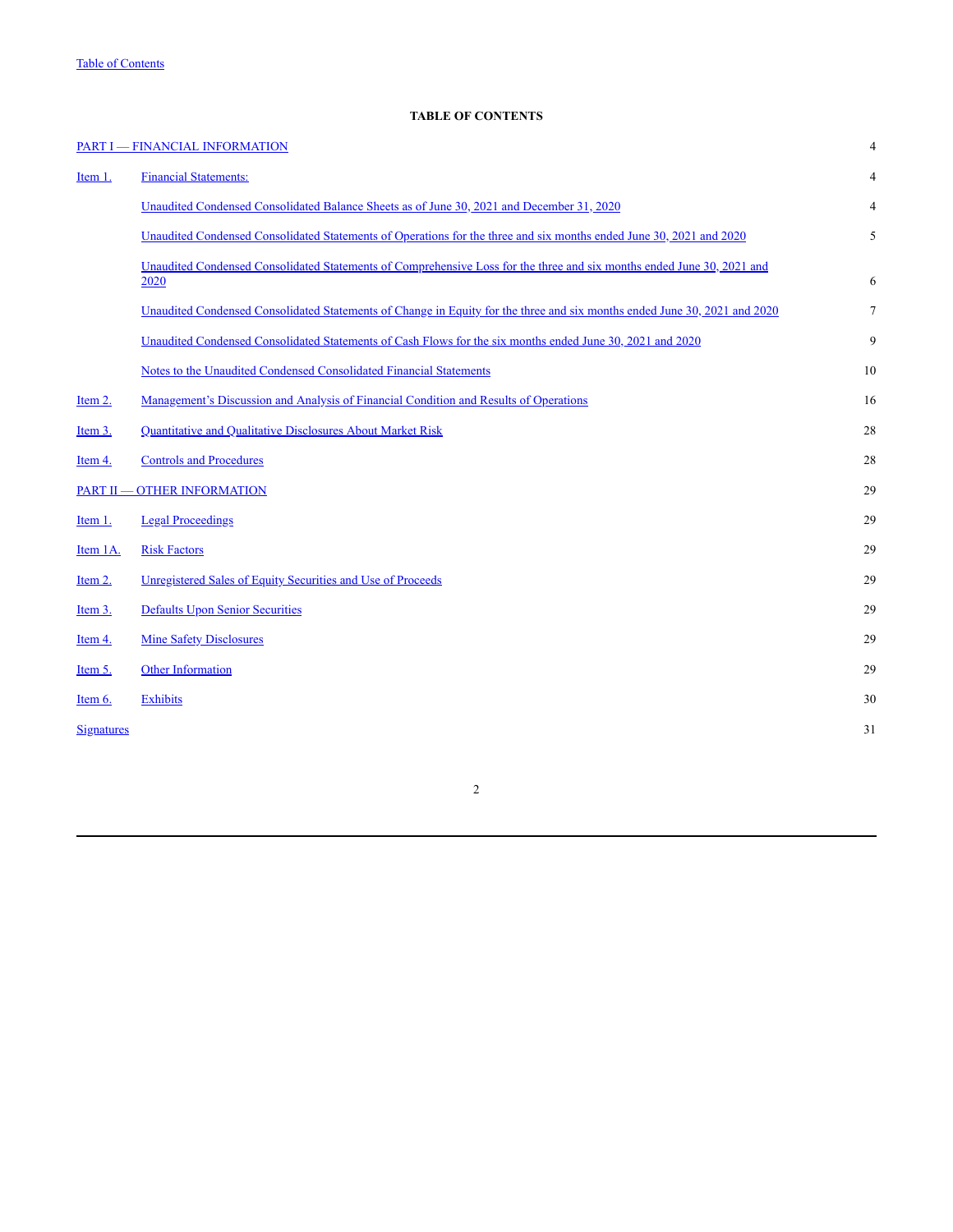#### **General information**

In this Quarterly Report on Form 10-Q ("Quarterly Report"), "Adaptimmune," the "Group," the "Company," "we," "us" and "our" refer to Adaptimmune Therapeutics plc and its consolidated subsidiaries, except where the context otherwise requires.

#### **Information Regarding Forward-Looking Statements**

This Quarterly Report contains forward-looking statements that involve risks and uncertainties, as well as assumptions that, if they never materialize or prove incorrect, could cause our results to differ materially from those expressed or implied by such forward-looking statements. We make such forwardlooking statements pursuant to the safe harbor provisions of the Private Securities Litigation Reform Act of 1995 and other federal securities laws. All statements other than statements of historical facts contained in this Quarterly Report are forward-looking statements. In some cases, you can identify forwardlooking statements by words such as "believe," "may," "will," "estimate," "continue," "anticipate," "intend," "expect" or the negative of these words or other comparable terminology.

Any forward-looking statements in this Quarterly Report reflect our current views with respect to future events or to our future financial performance and involve known and unknown risks, uncertainties and other factors that may cause our actual results, performance or achievements to be materially different from any future results, performance or achievements expressed or implied by these forward-looking statements. Factors that may cause actual results to differ materially from current expectations include, among other things, those listed under Part II, Item 1A. Risk Factors of this Quarterly Report and under Part I, Item 1A. Risk Factors of our Annual Report on Form 10-K for the year ended December 31, 2020. Given these uncertainties, you should not place undue reliance on these forward-looking statements. Except as required by law, we assume no obligation to update or revise these forward-looking statements for any reason, even if new information becomes available in the future.

This Quarterly Report also contains estimates, projections and other information concerning our industry, our business, and the markets for certain diseases, including data regarding the estimated size of those markets, and the incidence and prevalence of certain medical conditions. Information that is based on estimates, forecasts, projections, market research or similar methodologies is inherently subject to uncertainties and actual events or circumstances may differ materially from events and circumstances reflected in this information. Unless otherwise expressly stated, we obtained this industry, business, market and other data from reports, research surveys, studies and similar data prepared by third parties, industry, medical and general publications, government data and similar sources.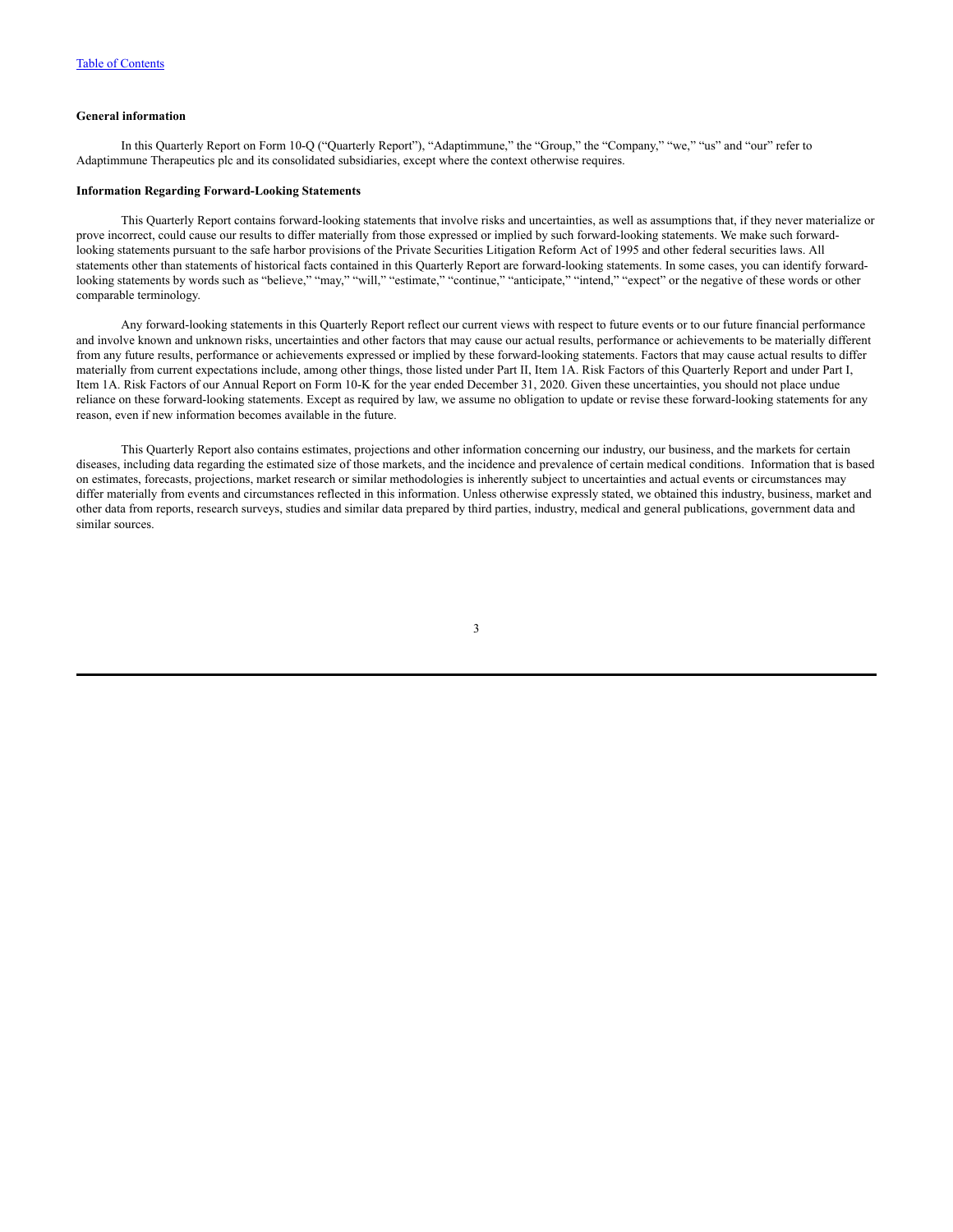## <span id="page-3-0"></span>**PART I — FINANCIAL INFORMATION**

## <span id="page-3-1"></span>**Item 1. Financial Statements.**

## **ADAPTIMMUNE THERAPEUTICS PLC UNAUDITED CONDENSED CONSOLIDATED BALANCE SHEETS (In thousands, except share data)**

<span id="page-3-2"></span>

|                                                                                                    |              | <b>June 30,</b><br>2021 |               | December 31,<br>2020 |
|----------------------------------------------------------------------------------------------------|--------------|-------------------------|---------------|----------------------|
| <b>Assets</b>                                                                                      |              |                         |               |                      |
| <b>Current assets</b>                                                                              |              |                         |               |                      |
| Cash and cash equivalents                                                                          | $\mathbb{S}$ | 50,453                  | $\mathcal{S}$ | 56,882               |
| Marketable securities - available-for-sale debt securities                                         |              | 234,917                 |               | 311,335              |
| Accounts receivable, net of allowance for doubtful accounts of \$0 and \$0                         |              | 2,158                   |               | 139                  |
| Other current assets and prepaid expenses                                                          |              | 49.816                  |               | 29,796               |
| <b>Total current assets</b>                                                                        |              | 337,344                 |               | 398,152              |
| <b>Restricted cash</b>                                                                             |              | 4,632                   |               | 4,602                |
| Operating lease right-of-use assets, net of accumulated amortization                               |              | 17,772                  |               | 18,880               |
| Property, plant and equipment, net of accumulated depreciation of \$34,360 (2020: \$31,097)        |              | 28,663                  |               | 27,778               |
| Intangibles, net of accumulated amortization                                                       |              | 1,382                   |               | 1,730                |
| <b>Total assets</b>                                                                                | \$           | 389,793                 | \$            | 451,142              |
| Liabilities and stockholders' equity                                                               |              |                         |               |                      |
| <b>Current liabilities</b>                                                                         |              |                         |               |                      |
| Accounts payable                                                                                   | $\mathbf{s}$ | 6,977                   | $\mathcal{S}$ | 6,389                |
| Operating lease liabilities, current                                                               |              | 2,922                   |               | 2,773                |
| Accrued expenses and other accrued liabilities                                                     |              | 26,606                  |               | 27,079               |
| Deferred revenue, current                                                                          |              | 4,911                   |               | 2,832                |
| <b>Total current liabilities</b>                                                                   |              | 41,416                  |               | 39,073               |
|                                                                                                    |              |                         |               |                      |
| Operating lease liabilities, non-current                                                           |              | 19,723                  |               | 20,938               |
| Deferred revenue, non-current<br>Other liabilities, non-current                                    |              | 50,048<br>667           |               | 49,260<br>644        |
| <b>Total liabilities</b>                                                                           |              |                         |               |                      |
|                                                                                                    |              | 111,854                 |               | 109,915              |
| <b>Stockholders' equity</b>                                                                        |              |                         |               |                      |
| Common stock - Ordinary shares par value £0.001, 1,240,853,520 authorized and 936,237,126          |              |                         |               |                      |
| issued and outstanding $(2020: 1,038,249,630)$ authorized and $928,754,958$ issued and outstanding |              | 1.336                   |               | 1,325                |
| Additional paid in capital                                                                         |              | 949,575                 |               | 935,706              |
| Accumulated other comprehensive loss                                                               |              | (10, 385)               |               | (10,048)             |
| Accumulated deficit                                                                                |              | (662, 587)              |               | (585, 756)           |
| <b>Total stockholders' equity</b>                                                                  |              | 277,939                 |               | 341,227              |
| Total liabilities and stockholders' equity                                                         | $\mathbb{S}$ | 389,793                 | $\mathbf S$   | 451,142              |

See accompanying notes to unaudited condensed consolidated financial statements.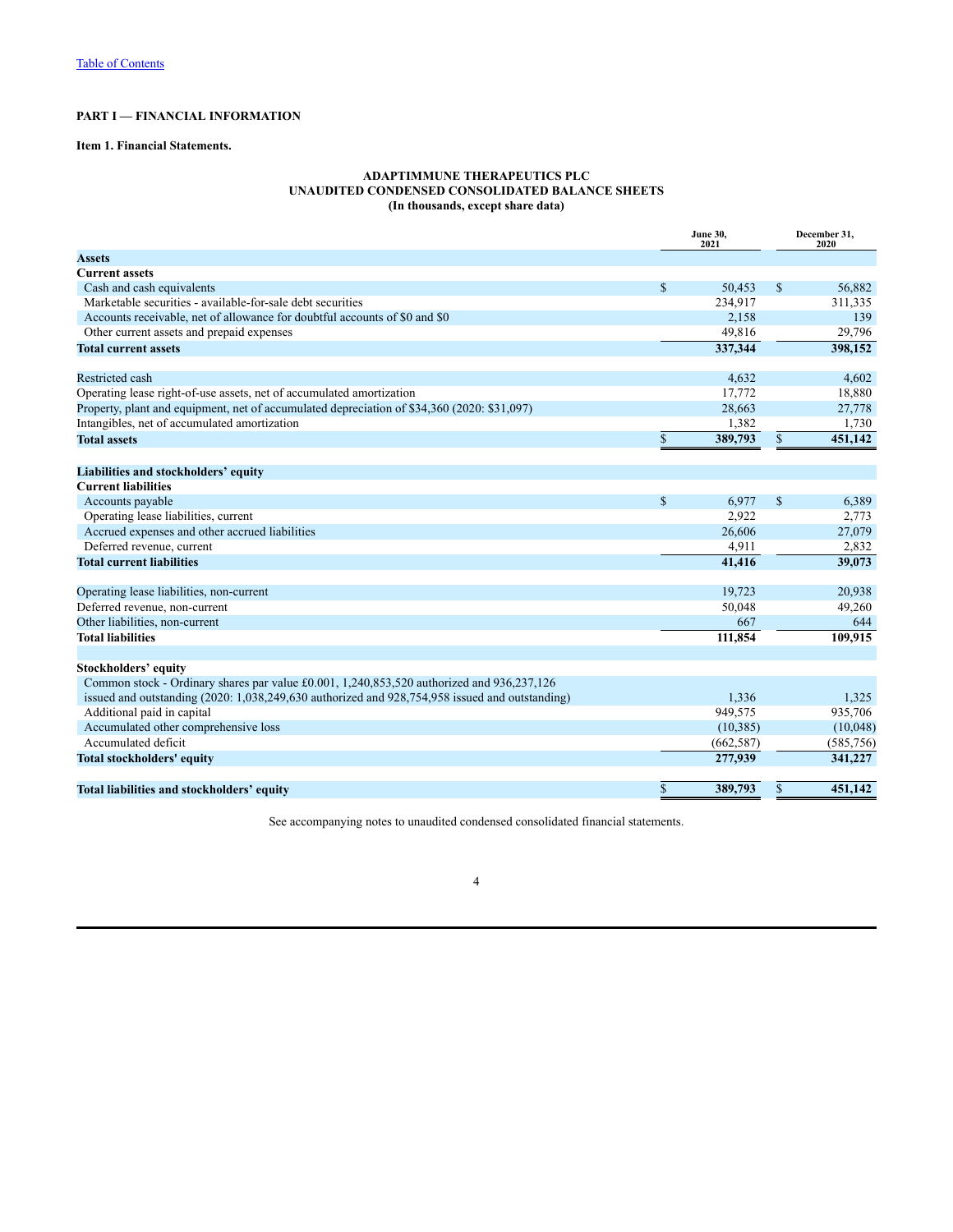#### **ADAPTIMMUNE THERAPEUTICS PLC UNAUDITED CONDENSED CONSOLIDATED STATEMENTS OF OPERATIONS (In thousands, except share and per share data)**

<span id="page-4-0"></span>

|                                                |    | Three months ended | <b>June 30,</b> |                     | <b>Six months ended</b><br><b>June 30,</b> |             |    |             |  |  |
|------------------------------------------------|----|--------------------|-----------------|---------------------|--------------------------------------------|-------------|----|-------------|--|--|
|                                                |    | 2021               |                 | 2020                |                                            | 2021        |    | 2020        |  |  |
| Revenue                                        |    | 3,095<br>S         |                 | 502<br>$\mathbf{s}$ |                                            | 3,529       | -S | 1,263       |  |  |
| <b>Operating expenses</b>                      |    |                    |                 |                     |                                            |             |    |             |  |  |
| Research and development                       |    | (28, 868)          |                 | (20, 460)           |                                            | (53, 374)   |    | (41, 724)   |  |  |
| General and administrative                     |    | (13, 539)          |                 | (10, 295)           |                                            | (27, 356)   |    | (19, 556)   |  |  |
| <b>Total operating expenses</b>                |    | (42, 407)          |                 | (30,755)            |                                            | (80, 730)   |    | (61, 280)   |  |  |
| <b>Operating loss</b>                          |    | (39,312)           |                 | (30, 253)           |                                            | (77,201)    |    | (60, 017)   |  |  |
| Interest income                                |    | 266                |                 | 1,147               |                                            | 691         |    | 1,877       |  |  |
| Other income (expense), net                    |    | 54                 |                 | (749)               |                                            | 53          |    | 188         |  |  |
| <b>Loss before income taxes</b>                |    | (38,992)           |                 | (29, 855)           |                                            | (76, 457)   |    | (57, 952)   |  |  |
| Income taxes                                   |    | (76)               |                 | (25)                |                                            | (374)       |    | (95)        |  |  |
| Net loss attributable to ordinary shareholders |    | (39,068)           |                 | (29, 880)           | S                                          | (76, 831)   |    | (58, 047)   |  |  |
| Net loss per ordinary share                    |    |                    |                 |                     |                                            |             |    |             |  |  |
| Basic and diluted                              | \$ | $(0.04)$ \$        |                 | $(0.04)$ \$         |                                            | $(0.08)$ \$ |    | (0.07)      |  |  |
| Weighted average shares outstanding:           |    |                    |                 |                     |                                            |             |    |             |  |  |
| Basic and diluted                              |    | 934,228,095        |                 | 822,725,556         |                                            | 932,667,125 |    | 781,235,457 |  |  |

See accompanying notes to unaudited condensed consolidated financial statements.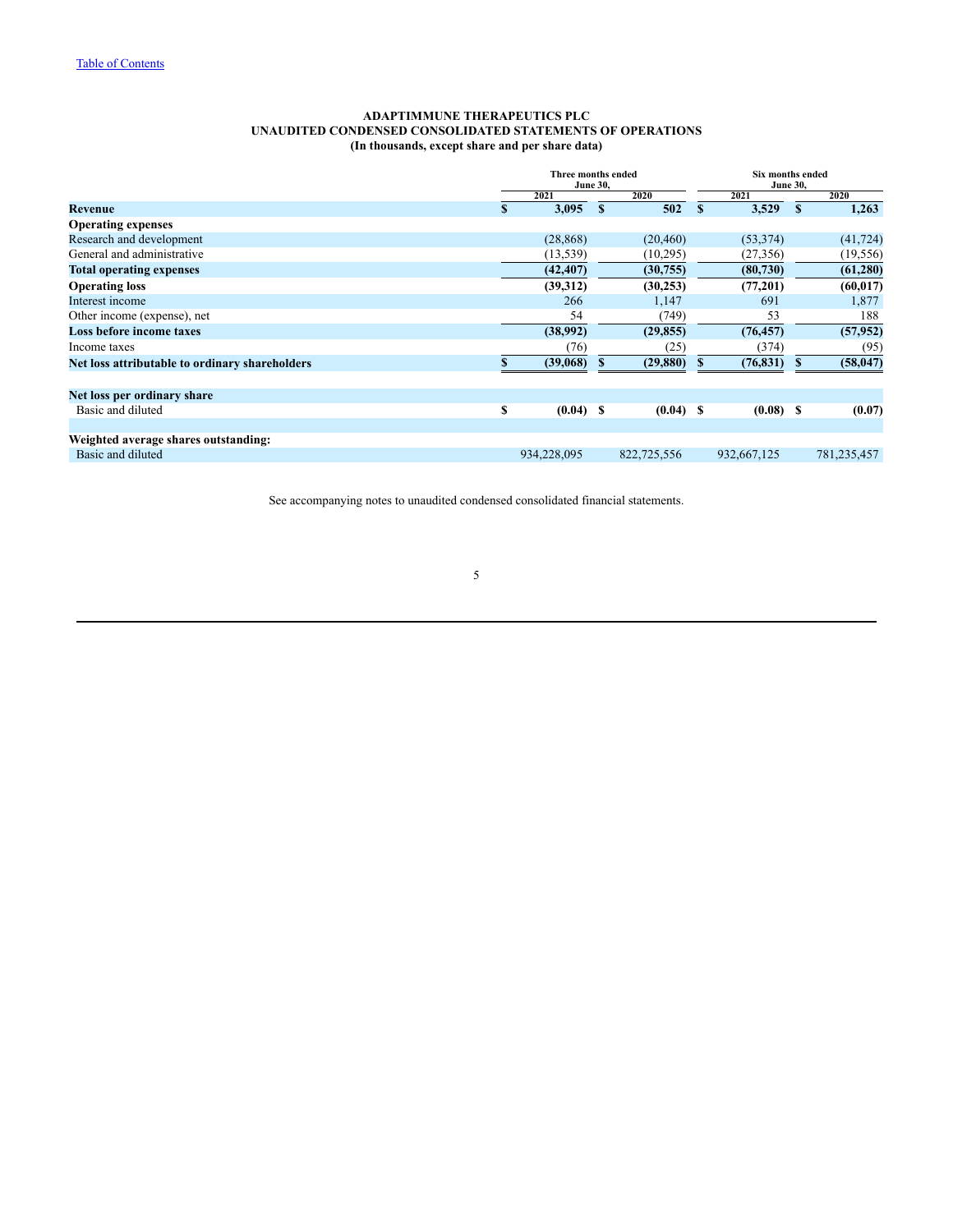#### **ADAPTIMMUNE THERAPEUTICS PLC UNAUDITED CONDENSED CONSOLIDATED STATEMENTS OF COMPREHENSIVE LOSS (In thousands)**

<span id="page-5-0"></span>

|                                                                                             | Three months ended<br><b>June 30.</b> |           | Six months ended<br><b>June 30.</b> |  |           |  |  |
|---------------------------------------------------------------------------------------------|---------------------------------------|-----------|-------------------------------------|--|-----------|--|--|
|                                                                                             | 2021                                  | 2020      | 2021                                |  | 2020      |  |  |
| <b>Net loss</b>                                                                             | (39,068)                              | (29, 880) | (76, 831)                           |  | (58, 047) |  |  |
| Other comprehensive (loss) income, net of tax                                               |                                       |           |                                     |  |           |  |  |
| Foreign currency translation adjustments, net of tax of \$0, \$0, \$0 and \$0               | (4,177)                               | 1,194     | (7,178)                             |  | 19,105    |  |  |
| Foreign currency gains (losses) on intercompany loan of a long-term investment nature.      |                                       |           |                                     |  |           |  |  |
| net of tax of \$0, \$0, \$0 and \$0                                                         | 3.911                                 | (1,108)   | 6,959                               |  | (20,759)  |  |  |
| Unrealized holding gains (losses) on available-for-sale debt securities, net of tax of \$0, |                                       |           |                                     |  |           |  |  |
| \$0, \$0 and \$0                                                                            | 105                                   | 699       | (118)                               |  | 113       |  |  |
| Total comprehensive loss for the period                                                     | (39, 229)                             | (29.095)  | (77, 168)                           |  | (59, 588) |  |  |

See accompanying notes to unaudited condensed consolidated financial statements.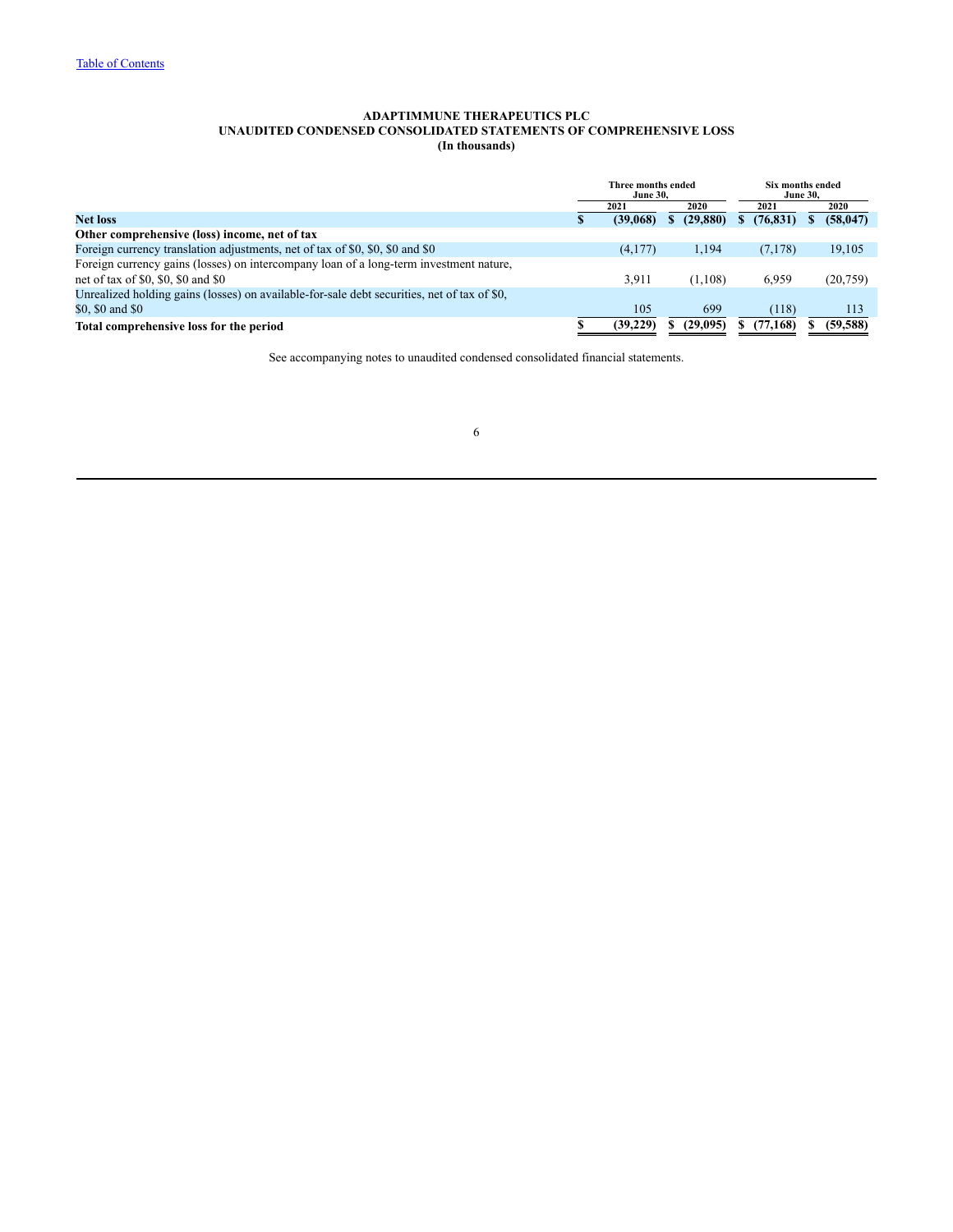#### **ADAPTIMMUNE THERAPEUTICS PLC UNAUDITED CONDENSED CONSOLIDATED STATEMENTS OF CHANGE IN EQUITY (In thousands, except share data)**

<span id="page-6-0"></span>

|                                                                | ∵ommon:<br>stock | Common<br>stock | <b>Additional</b><br>paid in<br>capital | Accumulated<br>other<br>comprehensive<br>loss |                          |            |          |  |  |  |  |  |  |  |  |  |  |  |  |  |  | Accumulated<br>deficit | Total<br>stockholders<br>equity |
|----------------------------------------------------------------|------------------|-----------------|-----------------------------------------|-----------------------------------------------|--------------------------|------------|----------|--|--|--|--|--|--|--|--|--|--|--|--|--|--|------------------------|---------------------------------|
| Balance as of 1 January 2021                                   | 928,754,958      | 1,325           | 935,706                                 |                                               | (10,048)                 | (585, 756) | 341,227  |  |  |  |  |  |  |  |  |  |  |  |  |  |  |                        |                                 |
| Net loss                                                       |                  |                 |                                         |                                               |                          | (37,763)   | (37,763) |  |  |  |  |  |  |  |  |  |  |  |  |  |  |                        |                                 |
| Other comprehensive loss                                       |                  | –               |                                         |                                               | (176)                    |            | (176)    |  |  |  |  |  |  |  |  |  |  |  |  |  |  |                        |                                 |
| Issuance of shares upon exercise of stock options              | 4,062,210        | $\sigma$        | 529                                     |                                               | -                        | _          | 535      |  |  |  |  |  |  |  |  |  |  |  |  |  |  |                        |                                 |
| Share-based compensation expense                               |                  |                 | 5,334                                   |                                               |                          |            | 5,334    |  |  |  |  |  |  |  |  |  |  |  |  |  |  |                        |                                 |
| Balance as of March 31, 2021                                   | 932,817,168      | 1,331           | 941,569                                 |                                               | (10, 224)                | (623, 519) | 309,157  |  |  |  |  |  |  |  |  |  |  |  |  |  |  |                        |                                 |
| Net loss                                                       |                  |                 |                                         |                                               |                          | (39,068)   | (39,068) |  |  |  |  |  |  |  |  |  |  |  |  |  |  |                        |                                 |
| Other comprehensive loss                                       |                  |                 |                                         |                                               | (161)                    |            | (161)    |  |  |  |  |  |  |  |  |  |  |  |  |  |  |                        |                                 |
| Issuance of shares upon exercise of stock options              | 350,628          |                 | 42                                      |                                               | $\overline{\phantom{a}}$ |            | 43       |  |  |  |  |  |  |  |  |  |  |  |  |  |  |                        |                                 |
| Issuance of shares under At The Market sales agreement, net of |                  |                 |                                         |                                               |                          |            |          |  |  |  |  |  |  |  |  |  |  |  |  |  |  |                        |                                 |
| commission and expenses                                        | 3,069,330        |                 | 2,515                                   |                                               |                          |            | 2,519    |  |  |  |  |  |  |  |  |  |  |  |  |  |  |                        |                                 |
| Share-based compensation expense                               |                  |                 | 5,449                                   |                                               |                          |            | 5,449    |  |  |  |  |  |  |  |  |  |  |  |  |  |  |                        |                                 |
| Balance as of June 30, 2021                                    | 936,237,126      | 1.336           | 949,575                                 |                                               | (10, 385)                | (662, 587) | 277,939  |  |  |  |  |  |  |  |  |  |  |  |  |  |  |                        |                                 |

See accompanying notes to unaudited condensed consolidated financial statements.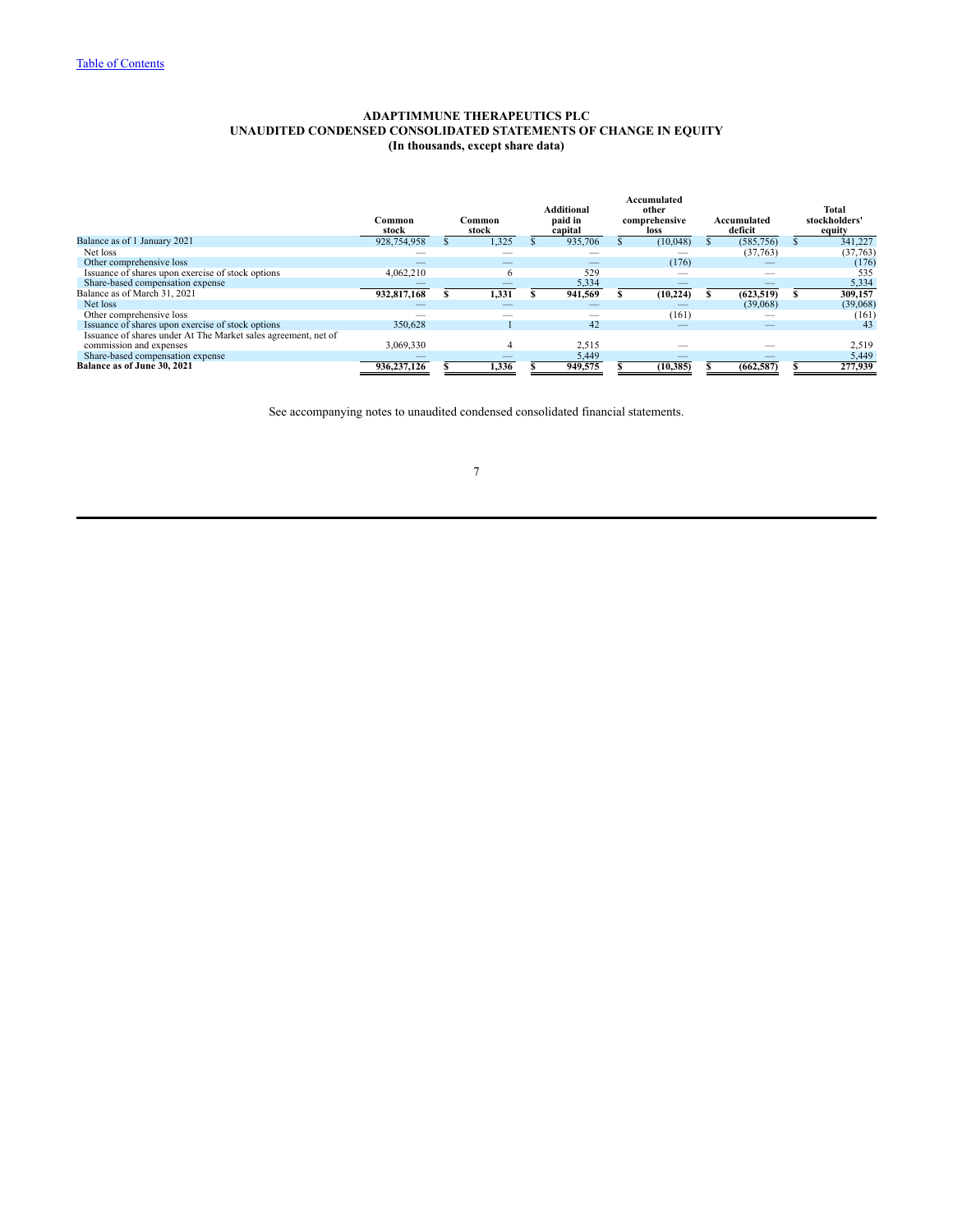## **ADAPTIMMUNE THERAPEUTICS PLC UNAUDITED CONDENSED CONSOLIDATED STATEMENTS OF CHANGE IN EQUITY (In thousands, except share data)**

|                                                               | Common<br>stock | Common<br>stock | <b>Additional</b><br>paid in<br>capital | Accumulated<br>other<br>comprehensive<br>(loss) income |          |            |           |  |  |  |  |  |  |  |  |  |  |  |  |  |  |  |  |  |  | Accumulated<br>deficit | Total<br>stockholders'<br>equity |
|---------------------------------------------------------------|-----------------|-----------------|-----------------------------------------|--------------------------------------------------------|----------|------------|-----------|--|--|--|--|--|--|--|--|--|--|--|--|--|--|--|--|--|--|------------------------|----------------------------------|
| Balance as of 1 January 2020                                  | 631,003,568     | 943             | 585,623                                 |                                                        | (7, 264) | (455, 664) | 123,638   |  |  |  |  |  |  |  |  |  |  |  |  |  |  |  |  |  |  |                        |                                  |
| Net loss                                                      |                 |                 |                                         |                                                        |          | (28, 167)  | (28, 167) |  |  |  |  |  |  |  |  |  |  |  |  |  |  |  |  |  |  |                        |                                  |
| Other comprehensive loss                                      |                 | _               |                                         |                                                        | (2,326)  |            | (2,326)   |  |  |  |  |  |  |  |  |  |  |  |  |  |  |  |  |  |  |                        |                                  |
| Issuance of shares upon exercise of stock options             | 4,610,772       | 6               | 888                                     |                                                        |          |            | 894       |  |  |  |  |  |  |  |  |  |  |  |  |  |  |  |  |  |  |                        |                                  |
| Issuance of shares upon completion of public offering, net of |                 |                 |                                         |                                                        |          |            |           |  |  |  |  |  |  |  |  |  |  |  |  |  |  |  |  |  |  |                        |                                  |
| issuance costs                                                | 144,900,000     | 190             | 90,360                                  |                                                        |          |            | 90,550    |  |  |  |  |  |  |  |  |  |  |  |  |  |  |  |  |  |  |                        |                                  |
| Share-based compensation expense                              |                 |                 | 448. ا                                  |                                                        |          |            | 1,448     |  |  |  |  |  |  |  |  |  |  |  |  |  |  |  |  |  |  |                        |                                  |
| <b>Balance as of March 31, 2020</b>                           | 780,514,340     | 1,139           | 678,319                                 |                                                        | (9,590)  | (483, 831) | 186,037   |  |  |  |  |  |  |  |  |  |  |  |  |  |  |  |  |  |  |                        |                                  |
| Net loss                                                      |                 |                 |                                         |                                                        |          | (29, 880)  | (29, 880) |  |  |  |  |  |  |  |  |  |  |  |  |  |  |  |  |  |  |                        |                                  |
| Other comprehensive income                                    |                 |                 |                                         |                                                        | 785      |            | 785       |  |  |  |  |  |  |  |  |  |  |  |  |  |  |  |  |  |  |                        |                                  |
| Issuance of shares upon exercise of stock options             | 5,704,606       |                 | 4,174                                   |                                                        |          |            | 4,181     |  |  |  |  |  |  |  |  |  |  |  |  |  |  |  |  |  |  |                        |                                  |
| Issuance of shares upon completion of public offering, net of |                 |                 |                                         |                                                        |          |            |           |  |  |  |  |  |  |  |  |  |  |  |  |  |  |  |  |  |  |                        |                                  |
| issuance costs                                                | 141,450,000     | 178             | 243,660                                 |                                                        |          |            | 243,838   |  |  |  |  |  |  |  |  |  |  |  |  |  |  |  |  |  |  |                        |                                  |
| Share-based compensation expense                              |                 |                 | 2,624                                   |                                                        |          |            | 2,624     |  |  |  |  |  |  |  |  |  |  |  |  |  |  |  |  |  |  |                        |                                  |
| <b>Balance as of June 30, 2020</b>                            | 927,668,946     | 1.324           | 928,777                                 |                                                        | (8, 805) | (513,711)  | 407,585   |  |  |  |  |  |  |  |  |  |  |  |  |  |  |  |  |  |  |                        |                                  |

See accompanying notes to unaudited condensed consolidated financial statements.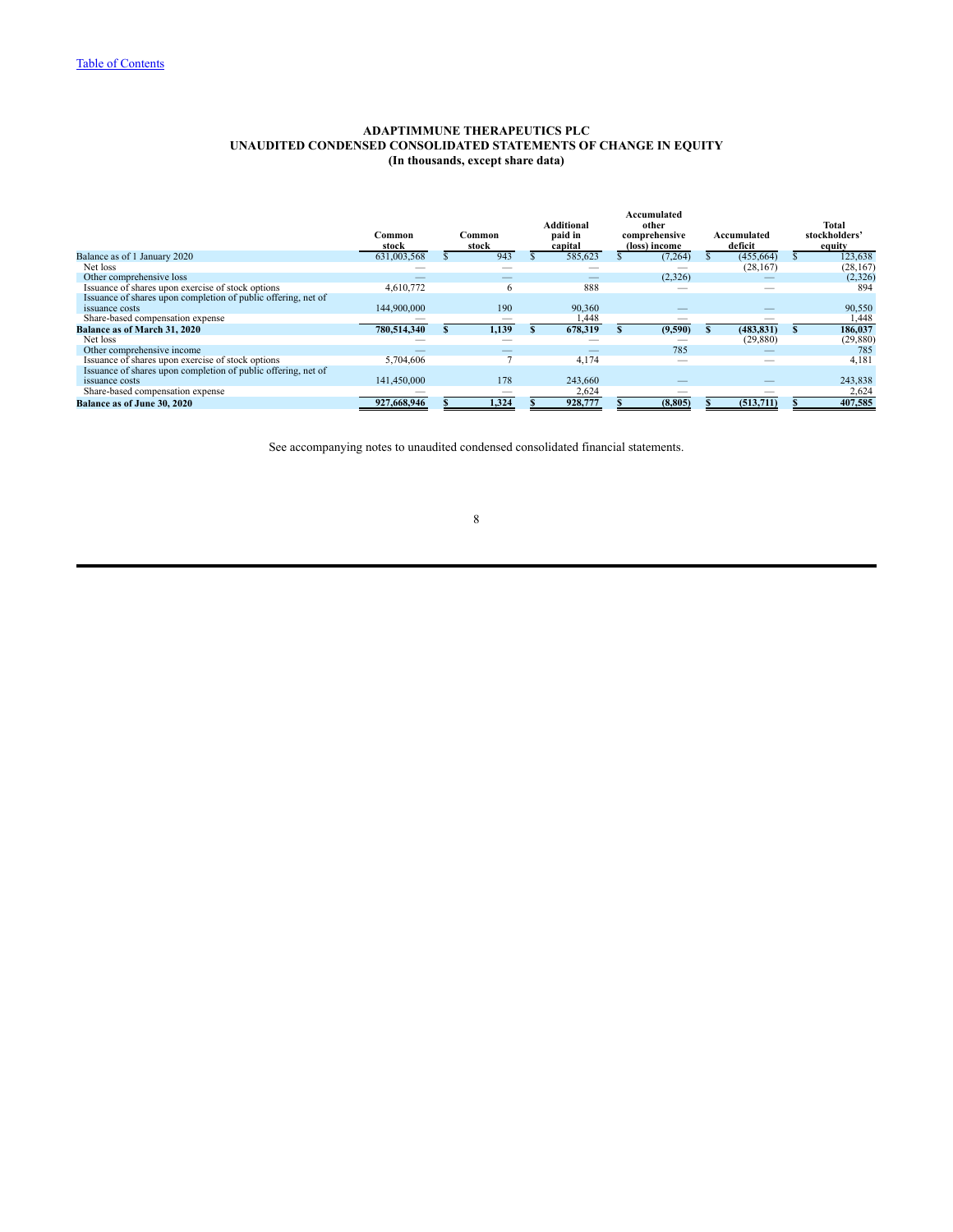#### **ADAPTIMMUNE THERAPEUTICS PLC UNAUDITED CONDENSED CONSOLIDATED STATEMENTS OF CASH FLOWS (In thousands)**

<span id="page-8-0"></span>

|                                                                                              | Six months ended<br><b>June 30,</b> |             |            |  |  |  |  |
|----------------------------------------------------------------------------------------------|-------------------------------------|-------------|------------|--|--|--|--|
|                                                                                              | 2021                                |             | 2020       |  |  |  |  |
| <b>Cash flows from operating activities</b>                                                  |                                     |             |            |  |  |  |  |
| Net loss                                                                                     | \$<br>(76, 831)                     | S           | (58,047)   |  |  |  |  |
| Adjustments to reconcile net loss to net cash used in operating activities:                  |                                     |             |            |  |  |  |  |
| Depreciation                                                                                 | 2,879                               |             | 3,583      |  |  |  |  |
| Share-based compensation expense                                                             | 10,783                              |             | 4,072      |  |  |  |  |
| Unrealized foreign exchange gains                                                            | (267)                               |             | (2,004)    |  |  |  |  |
| Amortization on available-for-sale debt securities                                           | 2,884                               |             | 702        |  |  |  |  |
| Other                                                                                        | 1,401                               |             | 480        |  |  |  |  |
| Changes in operating assets and liabilities:                                                 |                                     |             |            |  |  |  |  |
| Increase in receivables and other operating assets                                           | (21, 457)                           |             | (10, 104)  |  |  |  |  |
| Decrease in non-current operating assets                                                     |                                     |             | 615        |  |  |  |  |
| Increase in payables and other current liabilities                                           | 663                                 |             | 3,571      |  |  |  |  |
| Increase in deferred revenue                                                                 | 1.946                               |             | 49,074     |  |  |  |  |
| Net cash used in operating activities                                                        | (77,999)                            |             | (8,058)    |  |  |  |  |
|                                                                                              |                                     |             |            |  |  |  |  |
| Cash flows from investing activities                                                         |                                     |             |            |  |  |  |  |
| Acquisition of property, plant and equipment                                                 | (2,924)                             |             | (460)      |  |  |  |  |
| Acquisition of intangibles                                                                   | (143)                               |             | (407)      |  |  |  |  |
| Maturity or redemption of marketable securities                                              | 154,465                             |             | 39,931     |  |  |  |  |
| Investment in marketable securities                                                          | (81,958)                            |             | (298, 016) |  |  |  |  |
| Net cash provided by (used in) investing activities                                          | 69,440                              |             | (258,952)  |  |  |  |  |
| <b>Cash flows from financing activities</b>                                                  |                                     |             |            |  |  |  |  |
| Proceeds from issuance of common stock from offerings, net of commissions and issuance costs | 2,519                               |             | 334,388    |  |  |  |  |
|                                                                                              | 578                                 |             | 5,075      |  |  |  |  |
| Proceeds from exercise of stock options                                                      |                                     |             |            |  |  |  |  |
| Net cash provided by financing activities                                                    | 3,097                               |             | 339,463    |  |  |  |  |
| Effect of currency exchange rate changes on cash, cash equivalents and restricted cash       | (937)                               |             | (678)      |  |  |  |  |
| Net (decrease) increase in cash, cash equivalents and restricted cash                        | (6,399)                             |             | 71,775     |  |  |  |  |
| Cash, cash equivalents and restricted cash at start of period                                | 61,484                              |             | 54,908     |  |  |  |  |
| Cash, cash equivalents and restricted cash at end of period                                  | \$<br>55,085                        | $\mathbf S$ | 126,683    |  |  |  |  |

See accompanying notes to unaudited condensed consolidated financial statements.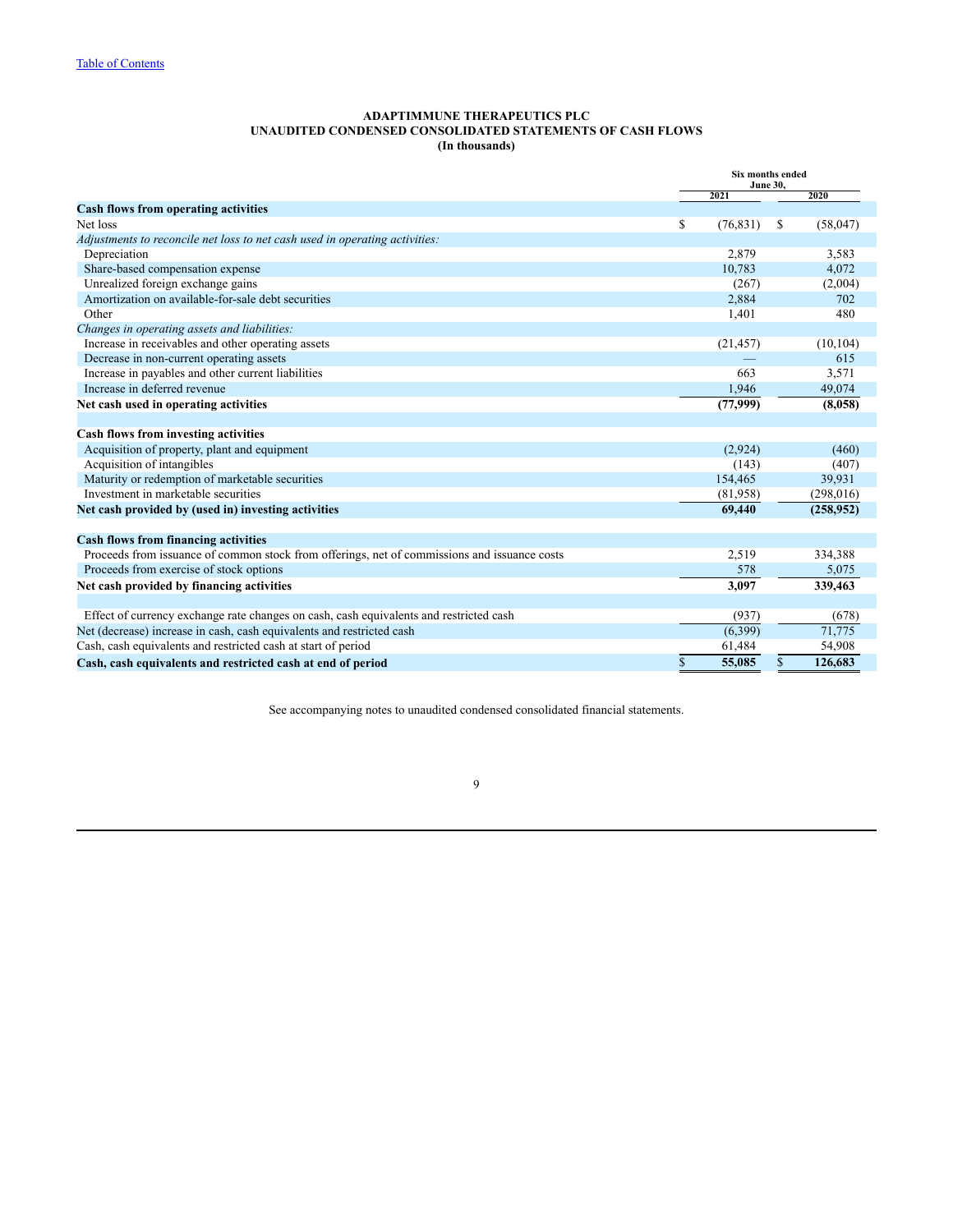## **ADAPTIMMUNE THERAPEUTICS PLC NOTES TO UNAUDITED CONDENSED CONSOLIDATED FINANCIAL STATEMENTS**

#### <span id="page-9-0"></span>**Note 1 — General**

Adaptimmune Therapeutics plc is registered in England and Wales. Its registered office is 60 Jubilee Avenue, Milton Park, Abingdon, Oxfordshire, OX14 4RX, United Kingdom. Adaptimmune Therapeutics plc and its subsidiaries (collectively "Adaptimmune" or the "Company") is a clinical-stage biopharmaceutical company primarily focused on providing novel cell therapies to people with cancer. We are a leader in the development of T-cell therapies for solid tumors. The Company's proprietary platform enables it to identify cancer targets, find and develop cell therapy candidates active against those targets and produce therapeutic candidates for administration to patients.

The Company is subject to a number of risks similar to other biopharmaceutical companies in the early stage of clinical development including, but not limited to, the need to obtain adequate additional funding, possible failure of preclinical programs or clinical programs, the need to obtain marketing approval for its cell therapies, competitors developing new technological innovations, the need to successfully commercialize and gain market acceptance of its cell therapies, the need to develop a reliable commercial manufacturing process, the need to commercialize any cell therapies that may be approved for marketing, and protection of proprietary technology. If the Company does not successfully commercialize any of its cell therapies, it will be unable to generate product revenue or achieve profitability. The Company had an accumulated deficit of \$662,587,000 as of June 30, 2021.

#### **Note 2 — Summary of Significant Accounting Policies**

#### **(a) Basis of presentation**

The condensed consolidated financial statements of Adaptimmune Therapeutics plc and its subsidiaries and other financial information included in this Quarterly Report are unaudited and have been prepared in accordance with generally accepted accounting principles in the United States of America ("U.S. GAAP") and are presented in U.S. dollars. All significant intercompany accounts and transactions between the Company and its subsidiaries have been eliminated on consolidation.

The unaudited condensed consolidated financial statements presented in this Quarterly Report should be read in conjunction with the consolidated financial statements and accompanying notes included in the Company's Annual Report on Form 10-K filed with the SEC on February 25, 2021 (the "Annual Report"). The balance sheet as of December 31, 2020 was derived from audited consolidated financial statements included in the Company's Annual Report but does not include all disclosures required by U.S. GAAP. The Company's significant accounting policies are described in Note 2 to those consolidated financial statements.

Certain information and footnote disclosures normally included in financial statements prepared in accordance with U.S. GAAP have been condensed or omitted from these interim financial statements. However, these interim financial statements include all adjustments, consisting only of normal recurring adjustments, which are, in the opinion of management, necessary to fairly state the results of the interim period. The interim results are not necessarily indicative of results to be expected for the full year.

#### **(b) Use of estimates in interim financial statements**

The preparation of interim financial statements, in conformity with U.S. GAAP and SEC regulations, requires management to make estimates and assumptions that affect the reported amounts of assets and liabilities, disclosure of contingent assets and liabilities at the date of the interim financial statements and reported amounts of revenues and expenses during the reporting period. Estimates and assumptions are primarily made in relation to valuation allowances relating to deferred tax assets, revenue recognition, and estimation of the incremental borrowing rate for operating leases. If actual results differ from the Company's estimates, or to the extent these estimates are adjusted in future periods, the Company's results of operations could either benefit from, or be adversely affected by, any such change in estimate.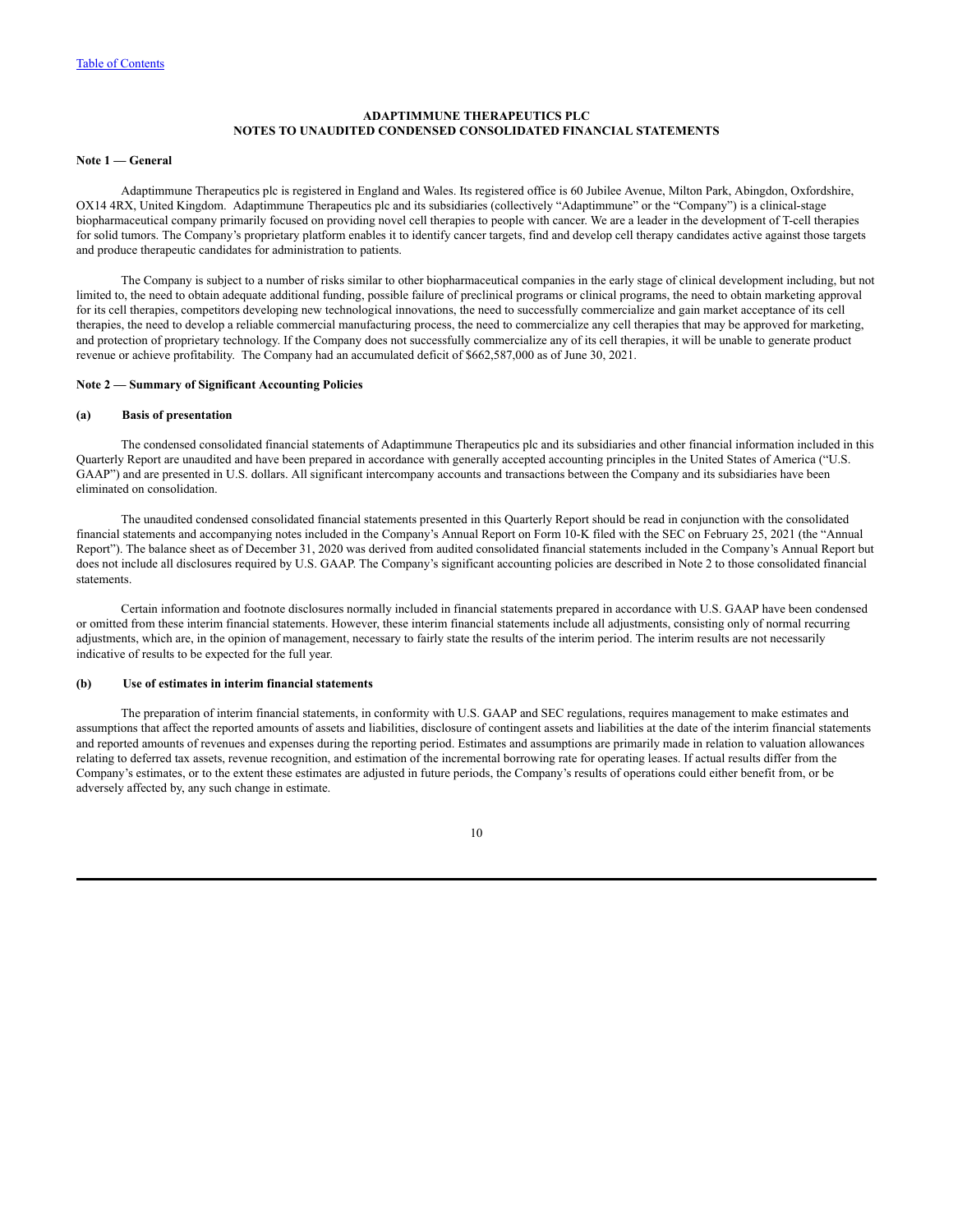#### **(c) Fair value measurements**

The Company is required to disclose information on all assets and liabilities reported at fair value that enables an assessment of the inputs used in determining the reported fair values. The fair value hierarchy prioritizes valuation inputs based on the observable nature of those inputs. The hierarchy defines three levels of valuation inputs:

Level 1 - Quoted prices in active markets for identical assets or liabilities

Level 2 - Inputs other than quoted prices included within Level 1 that are observable for the asset or liability, either directly or indirectly

Level 3 - Unobservable inputs that reflect the Company's own assumptions about the assumptions market participants would use in pricing the asset or liability

The carrying amounts of the Company's cash and cash equivalents, restricted cash, accounts receivable, accounts payable and accrued expenses approximate fair value because of the short-term nature of these instruments. The fair value of marketable securities, which are measured at fair value on a recurring basis is detailed in Note 6, Fair value measurements.

#### **(d) New accounting pronouncements**

#### *Recently adopted*

#### *Convertible instruments and contracts in an entity's own stock*

On January 1, 2021, the Company adopted ASU 2020-06 - *Debt—Debt with Conversion and Other Options (Subtopic 470-20) and Derivatives and* Hedging-Contracts in Entity's Own Equity (Subtopic 815-40)-Accounting for Convertible Instruments and Contracts in an Entity's Own Equity, which simplifies the accounting for convertible instruments and contracts in an entity's own stock. The guidance was adopted on a modified retrospective basis, whereby the guidance is applied to transactions outstanding as of the beginning of the fiscal year in which the guidance is adopted. The guidance has not had a material impact on the Company's condensed consolidated financial statements.

#### *To be adopted in future periods*

#### *Measurement of credit losses on financial instruments*

In June 2016, the FASB issued ASU 2016-13 - Financial Instruments - Credit losses, which replaces the incurred loss impairment methodology for financial instruments in current GAAP with a methodology that reflects expected credit losses and requires consideration of a broader range of reasonable and supportable information to inform credit loss estimates. The guidance is effective for the fiscal year beginning January 1, 2020, including interim periods within that fiscal year. In November 2019, the FASB issued ASU 2019-10 which resulted in the postponement of the effective date of the new guidance for eligible smaller reporting companies (as defined by the SEC), including the Company, at that time to the fiscal year beginning January 1, 2023; however, earlier adoption is permitted, and the Company may choose to implement the guidance in an earlier fiscal year. The guidance must be adopted using a modifiedretrospective approach and a prospective transition approach is required for debt securities for which an other-than-temporary impairment had been recognized before the effective date. The Company is currently evaluating the impact of the guidance on its condensed consolidated financial statements.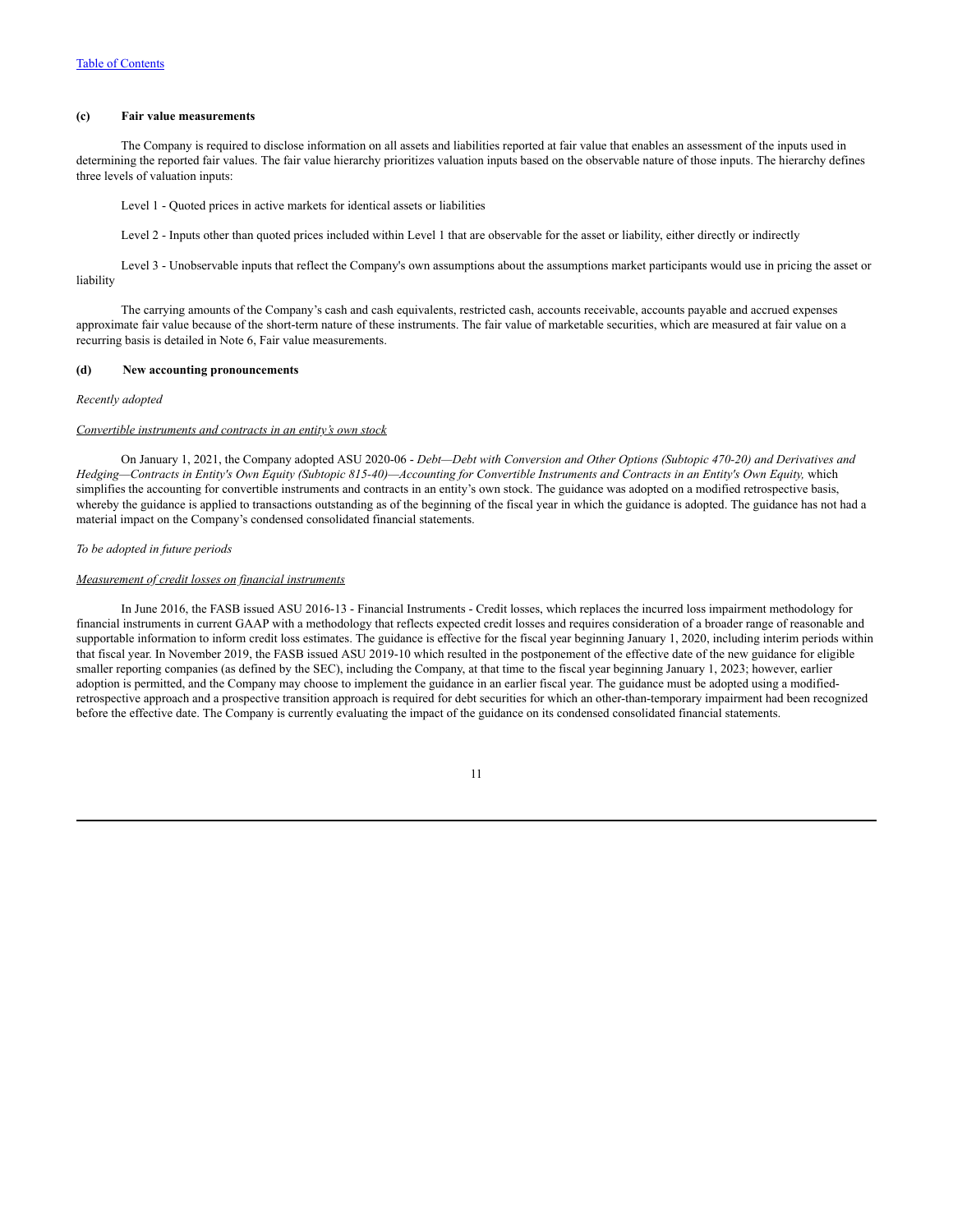#### **Note 3 — Revenue**

The Company has two contracts with customers: a collaboration and license agreement with GSK and a collaboration agreement with Astellas.

Revenue comprises the following categories (in thousands):

|                     |       | Three months ended<br><b>June 30,</b> |      |       | Six months ended<br><b>June 30,</b> |      |
|---------------------|-------|---------------------------------------|------|-------|-------------------------------------|------|
|                     | 2021  |                                       | 2020 | 2021  |                                     | 2020 |
| Development revenue | 3.095 |                                       | 502  | 5.520 |                                     | .263 |
|                     | 3.095 |                                       | 502  | 3,529 |                                     | .263 |

The aggregate amount of the transaction price that is allocated to performance obligations that are unsatisfied or partially satisfied under the agreement as of June 30, 2021 was \$65,414,000. Of this amount, \$15,400,000 is allocated to the rights granted for each of the two independent Astellas targets, which will be recognised at a point-in-time upon commencement of the licenses in the event of nomination of the targets. The remaining amounts relate to our codevelopment with Astellas and GSK, which will be recognized as development progresses.

Future development, regulatory and sales milestones under both agreements are not considered probable as of June 30, 2021 and have not been included in the transaction price. Reimbursement of the research funding over the co-development period under the Astellas agreement is variable consideration and included in the transaction price as of June 30, 2021 to the extent that it is probable that a significant reversal in the amount of cumulative revenue recognized will not occur.

The Company received a milestone payment of \$4.2 million in the three months ended June 30, 2021 following achievement of a development milestone for the third target under the GSK Collaboration and License Agreement. As a result of the inclusion of this amount in the transaction price, \$1,029,000 of revenue was recognized in the three and six months ended June 30, 2021 from performance obligations partially satisfied in previous periods.

Of the revenue recognized in the six months ended June 30, 2021, \$536,000 was included in the deferred income balance at January 1, 2021.

## **Note 4 — Loss per share**

The dilutive effect of 113,659,553 and 89,998,033 stock options outstanding as of June 30, 2021 and 2020 respectively have been excluded from the diluted loss per share calculation for the three and six months ended June 30, 2021 and 2020, because they would have an antidilutive effect on the loss per share for the period.

#### **Note 5 — Accumulated other comprehensive loss**

The Company reports foreign currency translation adjustments and the foreign exchange gain or losses arising on the revaluation of intercompany loans of a long-term investment nature within Other comprehensive (loss) income. Unrealized gains and losses on available-for-sale debt securities are also reported within Other comprehensive (loss) income until a gain or loss is realized, at which point they are reclassified to Other (expense) income, net in the Condensed Consolidated Statement of Operations.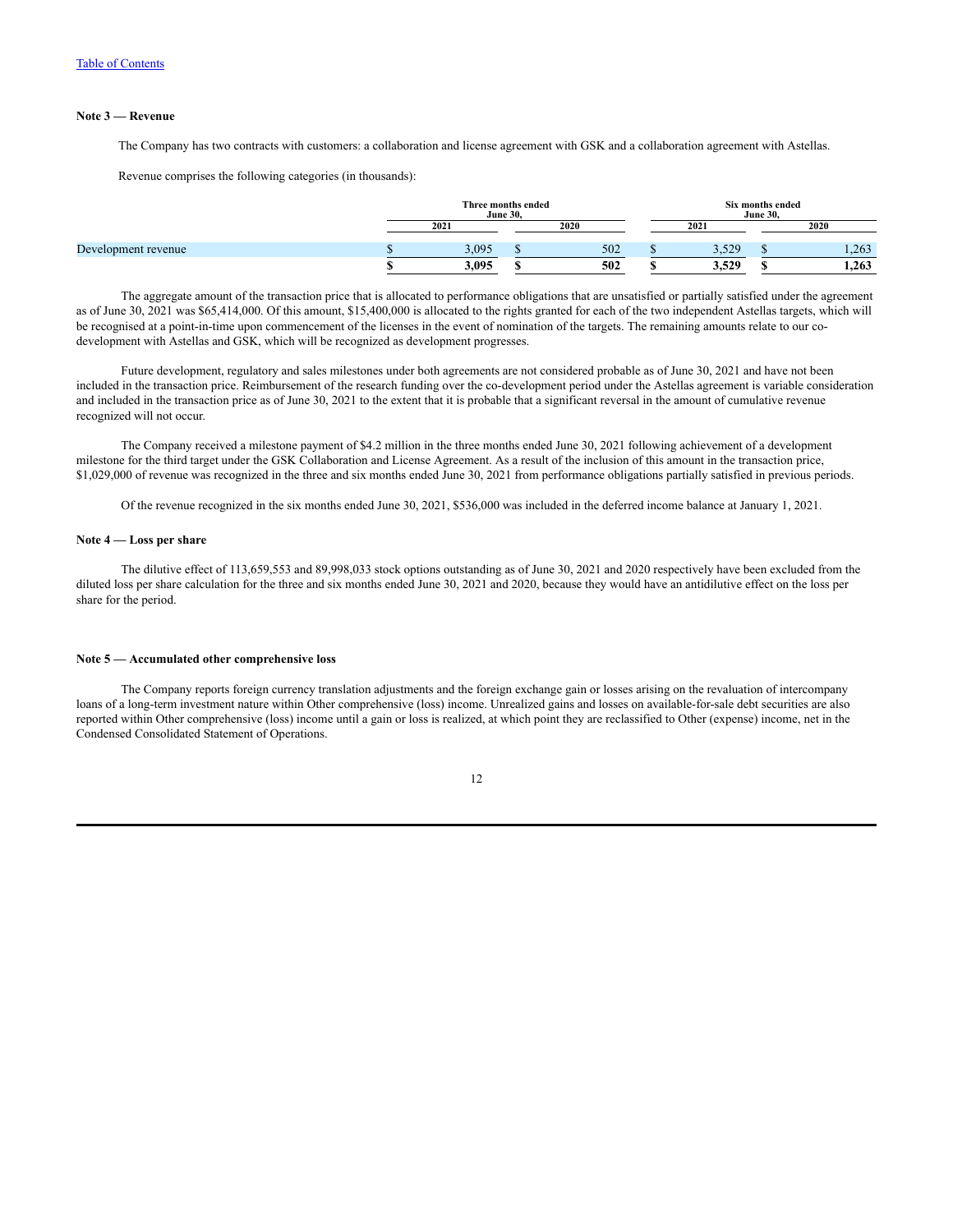The following table shows the changes in Accumulated other comprehensive (loss) income (in thousands):

|                                                                                    |     | Accumulated<br>foreign<br>currency<br>translation<br>adjustments |   | Accumulated<br>unrealized<br>gains (losses) on<br>available-for-sale<br>debt securities | <b>Total</b><br>accumulated<br>other<br>comprehensive<br>(loss) income |
|------------------------------------------------------------------------------------|-----|------------------------------------------------------------------|---|-----------------------------------------------------------------------------------------|------------------------------------------------------------------------|
| Balance at January 1, 2021                                                         | \$. | (10, 158)                                                        | S | 110                                                                                     | (10,048)                                                               |
| Foreign currency translation adjustments                                           |     | (3,001)                                                          |   |                                                                                         | (3,001)                                                                |
| Foreign currency gains on intercompany loan of a long-term investment nature,      |     |                                                                  |   |                                                                                         |                                                                        |
| net of tax of \$0                                                                  |     | 3,048                                                            |   |                                                                                         | 3,048                                                                  |
| Unrealized holding losses on available-for-sale debt securities, net of tax of \$0 |     |                                                                  |   | (223)                                                                                   | (223)                                                                  |
| Balance at March 31, 2021                                                          |     | (10, 111)                                                        |   | (113)                                                                                   | (10, 224)                                                              |
| Foreign currency translation adjustments                                           |     | (4,177)                                                          |   |                                                                                         | (4,177)                                                                |
| Foreign currency gains on intercompany loan of a long-term investment nature,      |     |                                                                  |   |                                                                                         |                                                                        |
| net of tax of \$0                                                                  |     | 3,911                                                            |   |                                                                                         | 3.911                                                                  |
| Unrealized holding gains on available-for-sale debt securities, net of tax of \$0  |     |                                                                  |   | 105                                                                                     | 105                                                                    |
| <b>Balance at June 30, 2021</b>                                                    |     | (10, 377)                                                        |   | (8)                                                                                     | (10, 385)                                                              |

|                                                                                    | Accumulated<br>foreign<br>currency<br>translation<br>adjustments |          |   | Accumulated<br>unrealized<br>gains (losses) on<br>available-for-sale<br>debt securities |               | Total<br>accumulated<br>other<br>comprehensive<br>(loss) income |
|------------------------------------------------------------------------------------|------------------------------------------------------------------|----------|---|-----------------------------------------------------------------------------------------|---------------|-----------------------------------------------------------------|
| Balance at January 1, 2020                                                         |                                                                  | (7,302)  | S | 38                                                                                      | $\mathcal{L}$ | (7,264)                                                         |
| Foreign currency translation adjustments                                           |                                                                  | 17,911   |   |                                                                                         |               | 17,911                                                          |
| Foreign currency losses on intercompany loan of a long-term investment nature.     |                                                                  |          |   |                                                                                         |               |                                                                 |
| net of tax of \$0                                                                  |                                                                  | (19,651) |   |                                                                                         |               | (19,651)                                                        |
| Unrealized holding losses on available-for-sale debt securities, net of tax of \$0 |                                                                  |          |   | (586)                                                                                   |               | (586)                                                           |
| Balance at March 31, 2020                                                          |                                                                  | (9,042)  |   | (548)                                                                                   |               | (9,590)                                                         |
| Foreign currency translation adjustments                                           |                                                                  | 1,194    |   |                                                                                         |               | 1,194                                                           |
| Foreign currency losses on intercompany loan of a long-term investment nature,     |                                                                  |          |   |                                                                                         |               |                                                                 |
| net of tax of \$0                                                                  |                                                                  | (1,108)  |   |                                                                                         |               | (1,108)                                                         |
| Unrealized holding gains on available-for-sale debt securities, net of tax of \$0  |                                                                  |          |   | 699                                                                                     |               | 699                                                             |
| <b>Balance at June 30, 2020</b>                                                    |                                                                  | (8,956)  |   | 151                                                                                     |               | (8, 805)                                                        |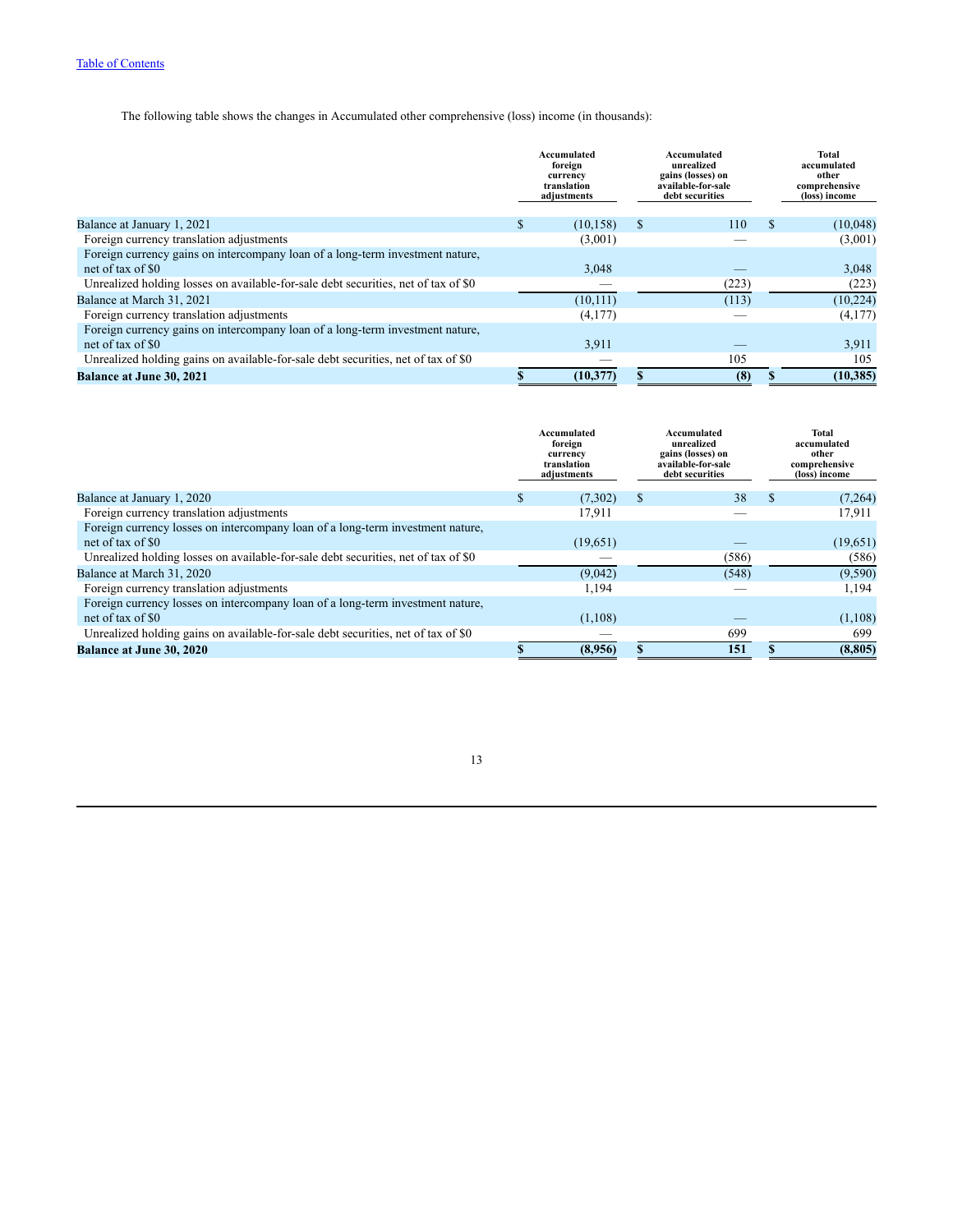### **Note 6 — Fair value measurements**

Assets and liabilities measured at fair value on a recurring basis based on Level 1, Level 2, and Level 3 fair value measurement criteria as of June 30, 2021 are as follows (in thousands):

|                           |                         |                |                | Fair value measurements using |                          |
|---------------------------|-------------------------|----------------|----------------|-------------------------------|--------------------------|
|                           | <b>June 30,</b><br>2021 | <b>Level 1</b> | <b>Level 2</b> |                               | Level 3                  |
| <b>Assets:</b>            |                         |                |                |                               |                          |
| Corporate debt securities | 234.917                 | 234.917        |                | $\overline{\phantom{a}}$      | $\overline{\phantom{a}}$ |
|                           | 234,917                 | 234,917        |                | _                             |                          |

The Company estimates the fair value of available-for-sale debt securities with the aid of a third party valuation service, which uses actual trade and indicative prices sourced from third-party providers on a daily basis to estimate the fair value. If observed market prices are not available (for example securities with short maturities and infrequent secondary market trades), the securities are priced using a valuation model maximizing observable inputs, including market interest rates.

#### **Note 7 — Marketable securities – available-for-sale debt securities**

As of June 30, 2021, the Company has the following investments in marketable securities (in thousands):

|                                     | Remaining<br><b>Contractual Maturity</b> | Amortized<br>Cost | Gross<br>Unrealized<br>Gains | Gross<br>Unrealized<br><b>Losses</b> | Aggregate<br><b>Estimated</b><br><b>Fair Value</b> |
|-------------------------------------|------------------------------------------|-------------------|------------------------------|--------------------------------------|----------------------------------------------------|
| Available-for-sale debt securities: |                                          |                   |                              |                                      |                                                    |
| Corporate debt securities           | Less than 3 months                       | 28,564            | 29                           |                                      | 28.593                                             |
| Corporate debt securities           | 3 months to 1 year                       | 125,824           | 116                          |                                      | 125.929                                            |
| Corporate debt securities           | lyear to 2 years                         | 80,537            |                              | (142)                                | 80.395                                             |
|                                     |                                          | 234,925           | 145                          | (153)                                | 234,917                                            |

The aggregate fair value (in thousands) and number of securities held by the Company (including those classified as cash equivalents) in an unrealized loss position as of June 30, 2021 and 31 December, 2020 are as follows:

|                               |                                                                             | June 30, 2021                                                 |                      |    |                                                                                    | <b>December 31, 2020</b>                                      |  |                      |
|-------------------------------|-----------------------------------------------------------------------------|---------------------------------------------------------------|----------------------|----|------------------------------------------------------------------------------------|---------------------------------------------------------------|--|----------------------|
|                               | Fair market<br>value of<br>investments in an<br>unrealized loss<br>position | Number of<br>investments in<br>an unrealized<br>loss position | Unrealized<br>losses |    | <b>Fair market</b><br>value of<br>investments in<br>an unrealized<br>loss position | Number of<br>investments in<br>an unrealized<br>loss position |  | Unrealized<br>losses |
| <b>Marketable securities:</b> |                                                                             |                                                               |                      |    |                                                                                    |                                                               |  |                      |
| Corporate debt securities     | 111,611                                                                     | 21 \$                                                         | (153)                | S. | 157,985                                                                            | 30                                                            |  | 158)                 |

As of June 30, 2021, the securities in an unrealized loss position are not considered to be other than temporarily impaired because the impairments are not severe and have been for a short duration. No securities have been in an unrealized loss position for more than one year. The Company does not intend to sell the debt securities in an unrealized loss position and believes that it has the ability to hold the debt securities to maturity.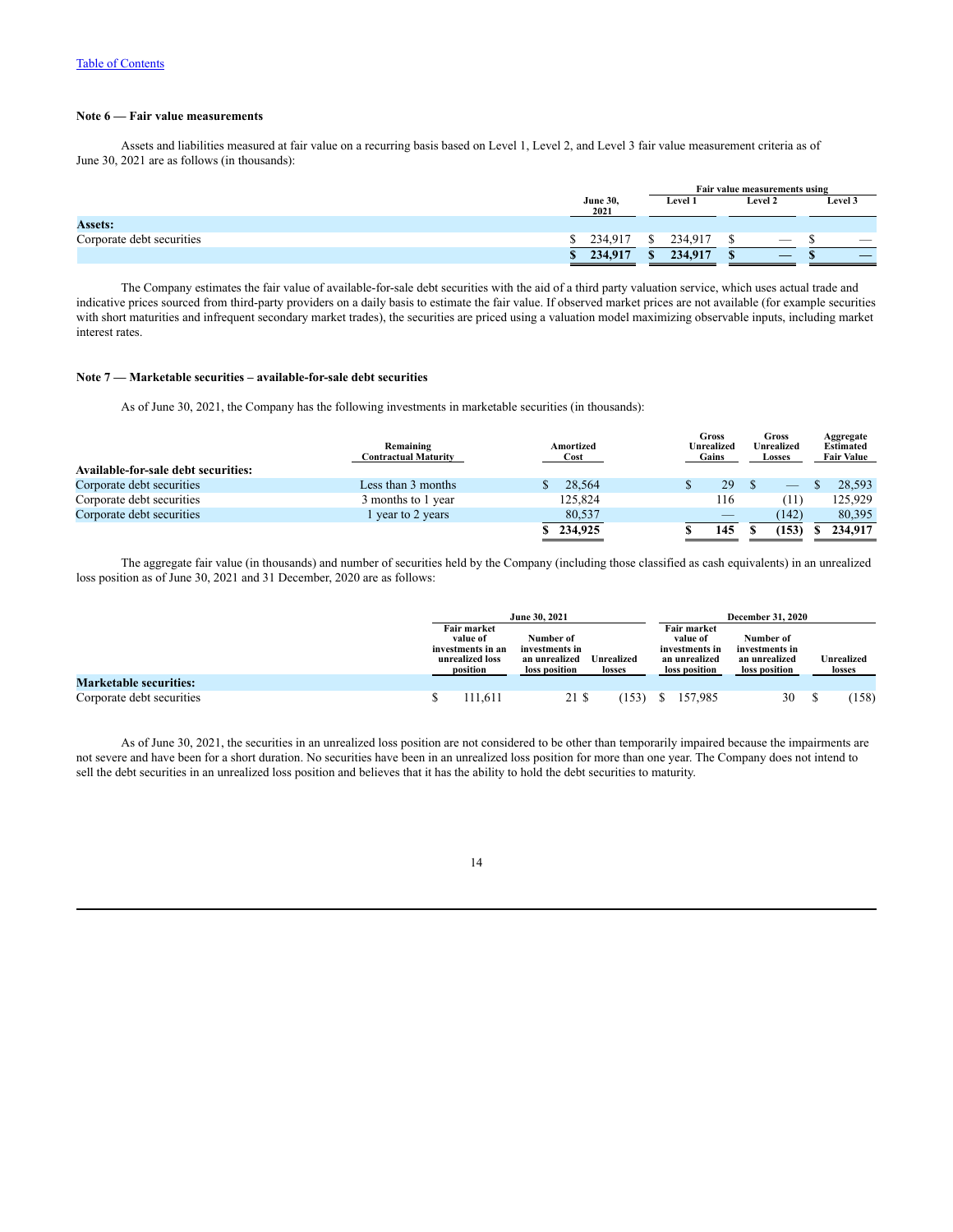## **Note 8 — Other current assets**

Other current assets consisted of the following (in thousands):

|                          | <b>June 30,</b><br>2021 | December 31,<br>2020 |
|--------------------------|-------------------------|----------------------|
| Corporate tax receivable | 37,755                  | 20,585               |
| Prepayments              | 9.161                   | 6,314                |
| Clinical materials       | 1,591                   | 2,086                |
| Other current assets     | ,309                    | 811                  |
|                          | 49,816                  | 29,796               |

## **Note 9 — Accrued expenses and other current liabilities**

Accrued expenses and other current liabilities consisted of the following (in thousands):

|                                              | <b>June 30,</b> | 2021   | December 31,<br>2020 |
|----------------------------------------------|-----------------|--------|----------------------|
| Accrued clinical and development expenditure |                 | 14.071 | 13,081               |
| Accrued employee expenses                    |                 | 8.474  | 11,825               |
| Other accrued expenditure                    |                 | 3,850  | 2,126                |
| Other                                        |                 | 211    | 47                   |
|                                              |                 | 26,606 | 27,079               |

## **Note 10 — Contingencies and commitments**

On January 7, 2021, the Company entered into an agreement with a third party, whereby the third party is responsible for the development, manufacture, submission of regulatory filings and commercialization of a companion diagnostic for the detection of the MAGE-A4 biomarker. The Company shall compensate the third party for its performance of activities under the agreement based on milestone payments and reimbursement of direct expenses. The agreement is non-exclusive and the third party can sell the companion diagnostic to other parties. Once the companion diagnostic is approved and launched, the Company guarantees a minimum revenue to the third party. The agreement can be terminated by the Company and the third party upon 60 days' notice, if certain conditions are met.

#### **Note 11 — Share-based compensation**

The following table shows the total share-based compensation expense included in the unaudited consolidated statements of operations (in thousands):

|                            | Three months ended | <b>June 30.</b> |       |        | Six months ended<br><b>June 30.</b> |       |
|----------------------------|--------------------|-----------------|-------|--------|-------------------------------------|-------|
|                            | 2021               |                 | 2020  | 2021   |                                     | 2020  |
| Research and development   | 2.512              |                 | 929   | 4.887  |                                     | 1,907 |
| General and administrative | 2.937              |                 | .695  | 5.896  |                                     | 2,165 |
|                            | 5.449              |                 | 2,624 | 10.783 |                                     | 4.072 |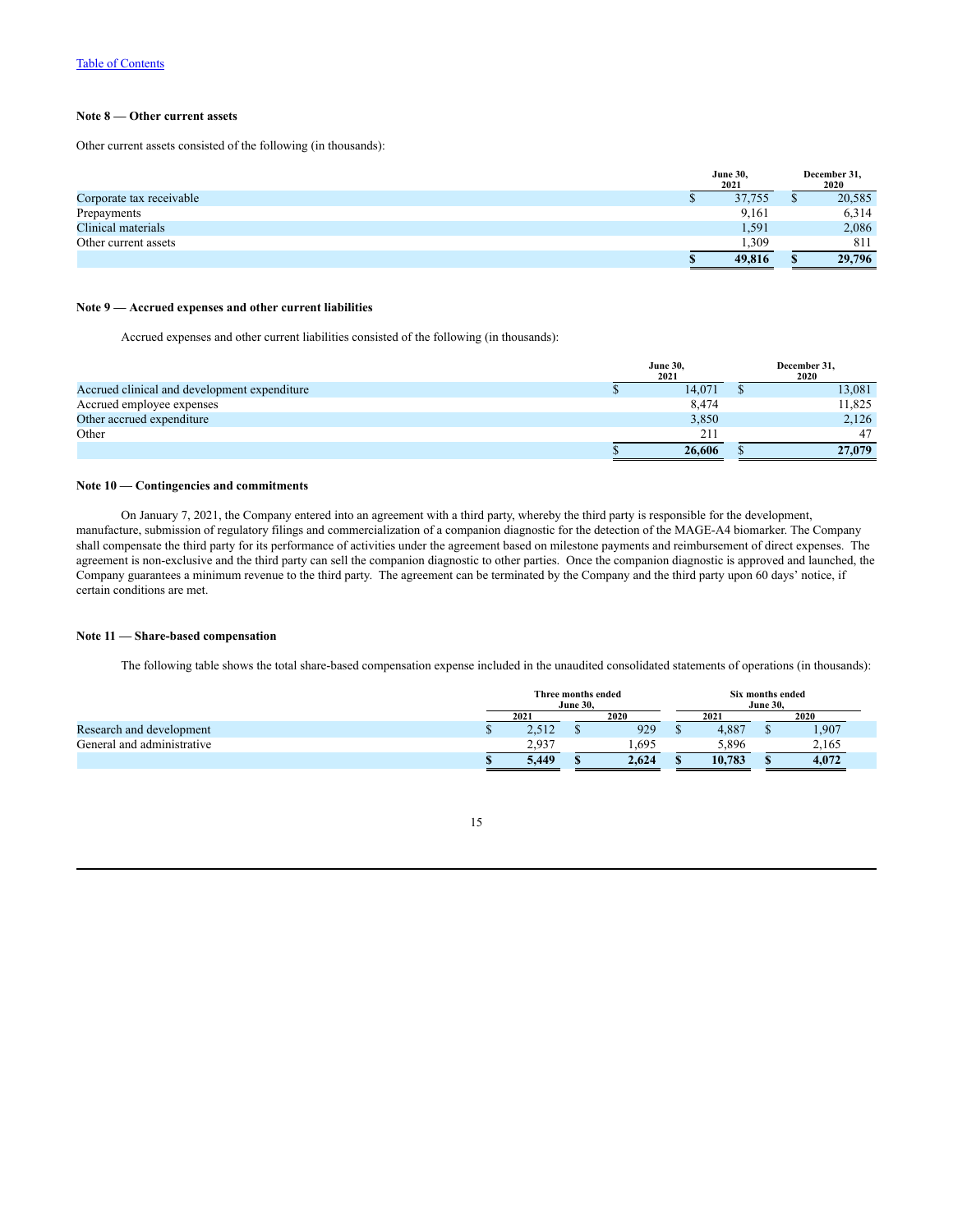The following table shows information about share options and options which have a nominal exercise price (similar to restricted stock units (RSUs)) granted:

|                                                                      |           | <b>June 30.</b> | Three months ended |                 | <b>June 30,</b> | Six months ended |
|----------------------------------------------------------------------|-----------|-----------------|--------------------|-----------------|-----------------|------------------|
|                                                                      | 2021      |                 | 2020               | 2021            |                 | 2020             |
| Number of options over ordinary shares granted                       | 918,048   |                 | 2,738,936          | 15.721.104      |                 | 12,968,216       |
| Weighted average fair value of ordinary shares options               | 0.65      |                 | 0.30               | 0.75            |                 | 0.47             |
| Number of additional options with a nominal exercise price granted   | 1.995.456 |                 | 778.120            | 14.659.248      |                 | 6,838,816        |
| Weighted average fair value of options with a nominal exercise price | 0.88      |                 | 0.43               | $\pm 0^{\circ}$ |                 | 0.71             |

#### **Note 12 — Stockholders' equity**

On August 10, 2020 the Company entered into a sales agreement with Cowen and Company, LLC ("Cowen") (the "Sales Agreement") under which we may from time to time issue and sell American Depositary Shares ("ADSs") representing our ordinary shares through Cowen in at-the-market ("ATM") offerings for an aggregate offering price of up to \$200 million. In the three months ended June 30, 2021, the Company sold 511,555 ADSs representing 3,069,330 ordinary shares resulting in net proceeds to the Company of \$2,519,000 after deducting commissions payable under the Sales Agreement and issuance costs. As of June 30, 2021, \$197,359,541 remained available for sale under the Sales Agreement.

#### <span id="page-15-0"></span>**Item 2. Management's Discussion and Analysis of Financial Condition and Results of Operations**

The following discussion and analysis of our financial condition and results of operations should be read in conjunction with our unaudited condensed consolidated financial statements and related notes included in this Quarterly Report. The following discussion and analysis of our financial condition and results of operations should be read in conjunction with our consolidated financial statements and related notes appearing elsewhere in this Quarterly Report and the audited consolidated financial statements and notes thereto and management's discussion and analysis of financial condition and results of operations for the year ended December 31, 2020, included in our Annual Report on Form 10-K that was filed with the SEC on February 25, 2021, and our Quarterly Report on Form 10-O that was filed with the SEC on May 6, 2021. Some of the information contained in this discussion and analysis or set forth elsewhere in this Quarterly Report, including information with respect to our plans and strategy for our business, includes forward-looking statements that involve risks and uncertainties. As a result of many factors, including those factors set forth in the "Risk Factors" section of this Quarterly Report, our Quarterly Report on Form 10-Q that was filed with the SEC on May 6, 2021, and our Annual Report on Form 10-K for the year ended December 31, 2020, our actual results could *dif er materially from the results described in, or implied by, these forward-looking statements.*

#### **Overview**

We are a clinical-stage biopharmaceutical company focused on providing novel cell therapies to people with cancer. We are a leader in the development of T-cell therapies for solid tumors and have reported clinical responses (per RECIST 1.1) in seven solid tumor indications.

Our proprietary platform enables us to identify cancer targets, find and develop cell therapy candidates active against those targets and produce therapeutic candidates for administration to patients. Our cell therapy candidates include Specific Peptide Enhanced Affinity Receptor ("SPEAR") T-cells, which use genetically engineered T-cell receptors; next generation T-cell Infiltrating Lymphocytes ("TiLs") where a patient's own T-cells are co-administered with our next generation technology, and HLA-independent TCRs ("HiTs") where surface proteins are targeted independently of the peptide-HLA complex.

As the COVID-19 pandemic continues, we remain focused on ensuring the safety of our workforce and continuing, where possible, to safely treat clinical trial patients with our cell therapies. We continue to work with our clinical sites to ensure that patients are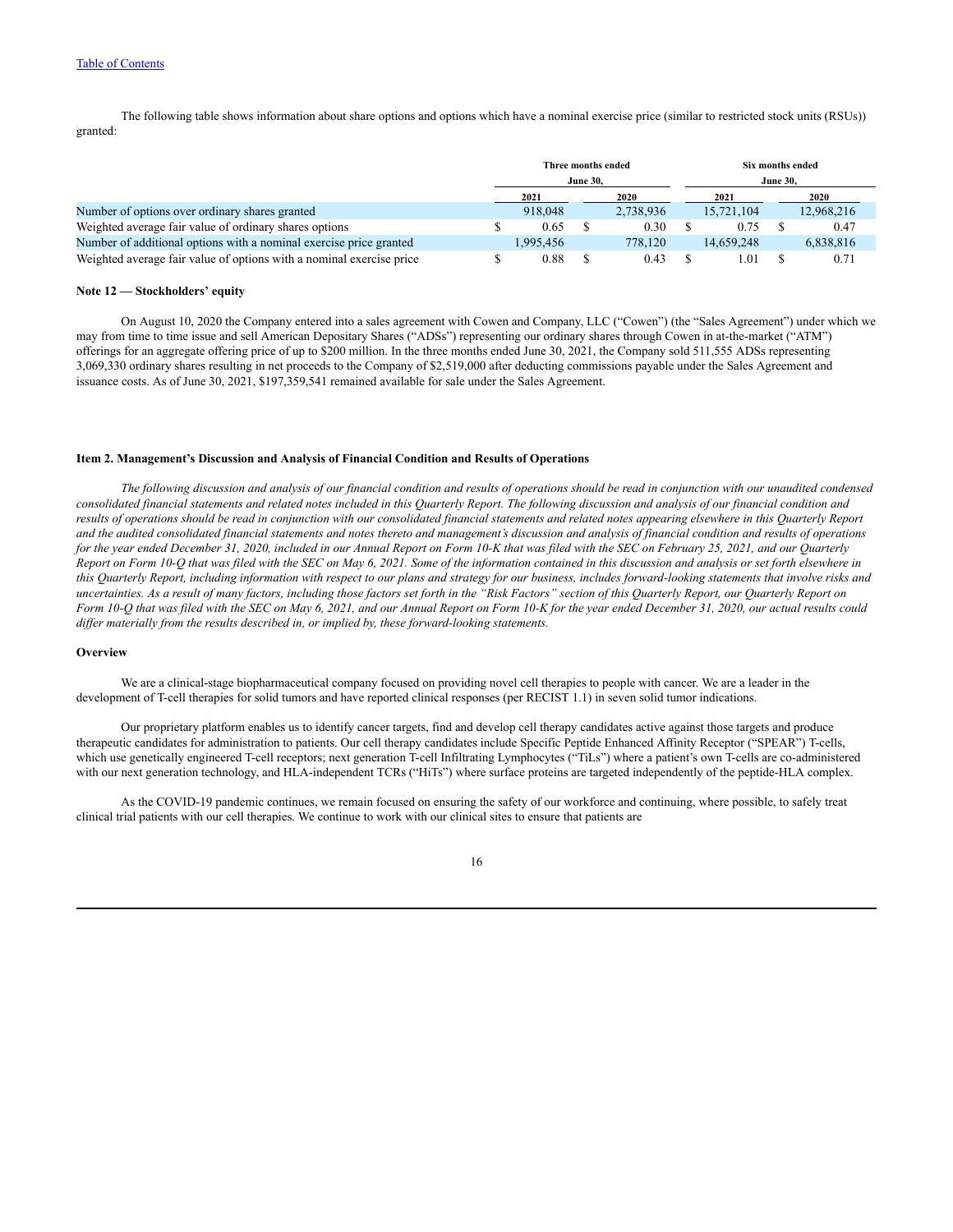treated safely in accordance with site-specific requirements and precautions. Our facilities in the United States ("U.S.") and the United Kingdom ("U.K.") remain open to support manufacturing and delivery of our existing cell therapies as well as research and development of new cell therapies. Further information on risks related to COVID-19 is provided in the "Risk Factors" section of our Annual Report on Form 10-K for the year ended December 31, 2020.

We have multiple clinical trials ongoing:

- *SPEARHEAD-1 Phase 2 Trial with afamitresgene autoleucel ("afami-cel"):* A registration directed Phase 2 clinical trial is underway in synovial sarcoma and myxoid round cell liposarcoma ("MRCLS") indications in which the MAGE-A4 antigen is expressed. Approximately 90 patients are planned to be treated in this Phase 2 trial: 45 in Cohort 1 and 45 in Cohort 2. Enrollment in Cohort 1 is complete, and Cohort 2 is currently recruiting. The primary efficacy analysis will include patients from Cohort 1 only. Initial data from Cohort 1 of this trial was presented at the American Society of Clinical Oncology (ASCO) on June 4, 2021. As presented at ASCO 2021, the Company reported an overall response rate for patients with at least one scan (evaluated by RECIST 1.1 per investigator assessment) of 39.3% (13 out of 33 patients), with an overall response rate of 41.4% (12/29 patients) for synovial sarcoma and 25.0% (1/4 patients) for MRCLS. Of the 29 patients with synovial sarcoma, the disease control rate was 86.2% (25/29 patients) (defined as either response or stable disease) with 2 complete responses and 10 partial responses. This data is intended to support the filing of a Biologics License Application (BLA) in 2022 and, upon approval from the U.S. Food and Drug Administration ("FDA"), the Company plans to commercially launch afami-cel for the treatment of synovial sarcoma and MRCLS. Orphan Drug designation for afami-cel for the treatment of soft tissue sarcomas has been granted in the European Union and U.S. together with Regenerative Medicine Advanced Therapy (RMAT) designation in the U.S. for the treatment of synovial sarcoma and access to the Priority Medicines ("PRIME") Regulatory Support initiative by the European Medicines Agency ("EMA") for afami-cel for the treatment of synovial sarcoma. The EMA and the FDA have agreed to the Company's pediatric investigational plans for afami-cel in synovial sarcoma. The EMA pediatric investigational plan ("PIP") for afami-cel will include pediatric patients aged 10 to under 18 years with advanced synovial sarcoma in which the MAGE-A4 antigen is expressed. These pediatric patients will be included in Cohort 2 of this trial. The FDA initial pediatric study plan ("iPSP") will include HLA-A\*02 positive children aged 2 to 17 years (inclusive) who have MAGE-A4 expressing solid tumors.
- *SPEARHEAD-2 Phase 2 Trial with afami-cel***:** A Phase 2 trial combining afami-cel with pembrolizumab in patients with head and neck cancer expressing the MAGE-A4 antigen is underway at clinical sites in the United States.
- *SURPASS Phase 1 Trial with ADP-A2M4CD8*: Enrollment is ongoing in a Phase 1 trial for our next generation SPEAR T-cells, ADP-A2M4CD8, focusing on treatment of patients with lung, gastroesophageal, head and neck and bladder cancers in which the MAGE-A4 antigen is expressed. Based on early data from patients with ovarian cancer treated in the trial, the Company is planning to add this as a focus indication to the SURPASS trial. This next generation SPEAR T-cell utilizes the same engineered T-cell receptor as afami-cel, but with the addition of a CD8α homodimer. The addition of the CD8α homodimer has been shown in vitro to increase helper cell response and SPEAR T-cell potency. Based on the responses seen in the Phase 1 clinical trial using afami-cel and initial responses seen in the SURPASS trial, we are planning to initiate a Phase 2 clinical trial with ADP-A2M4CD8 in esophageal and esophagogastric junction ("EGJ") cancers in the third quarter of 2021.
- *ADP-A2AFP Phase 1 Trial*: We continue treating patients in our Phase 1 trial designed to evaluate the safety and anti-tumor activity of our alpha fetoprotein ("AFP") specific therapeutic candidate for the treatment of hepatocellular carcinoma ("HCC"). A further cohort has also been initiated for patients with tumors other than HCC that express the AFP antigen.
- *Afami-cel Phase 1 Trial – Radiation Sub-study*: Our Phase 1 clinical trial of afami-cel in urothelial, melanoma, head and neck, ovarian, nonsmall cell lung, esophageal and gastric, synovial sarcoma and MRCLS cancers has now completed enrollment. A radiation sub-study of this trial ceased enrollment at the end of July 2021. Five patients were treated in this sub-study and the Company plans to provide a data update at an upcoming congress.

We have an active preclinical pipeline of cell therapy candidates with the aim of delivering five new cell therapies to the clinic in the next five years. The pipeline includes new autologous SPEAR T-cells, SPEAR T-cells addressing alternative HLA-types, next generation SPEAR T-cells, next-generation TILs and HiTs. Preclinical data presented at the American Society of Gene & Cell Therapy (ASGCT) in May 2021 from the Company's HiT mesothelin program validated that human T-cells expressing a TCR targeting

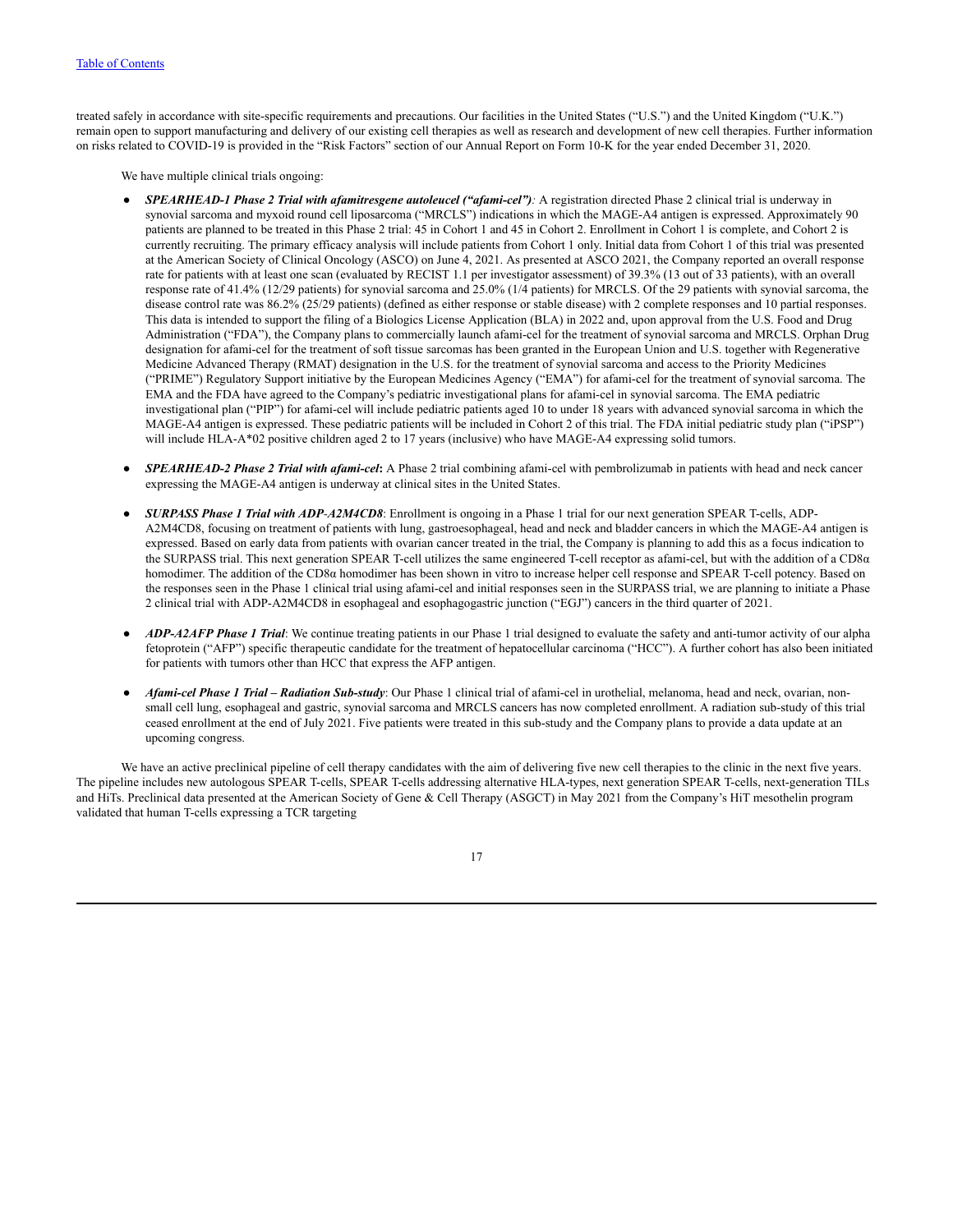mesothelin, independent of HLA recognition, can kill human tumor cells in vitro; and showed that the HiT works as well, or better than, an in-house developed T-cell receptor fusion construct ("TRuC") targeting mesothelin in preclinical studies.

We are also developing allogeneic or "off-the-shelf" cell therapies utilizing a proprietary allogeneic platform. We have a strategic collaboration program ongoing with Astellas (through its wholly owned subsidiary Universal Cells) in relation to up to three targets with the aim of co-developing T-cell therapy candidates directed to those targets and utilizing our allogeneic platform for "off-the-shelf" cell therapies. The first target subject to the collaboration is the mesothelin target to which a HiT cell therapy is being developed and a second target has been nominated by Astellas. We also have a number of development and research collaborations including our collaboration with GSK for the development, manufacture and commercialization of TCR therapeutic candidates for up to five programs, a clinical and preclinical alliance agreement with MD Anderson Cancer Center and research collaborations with Alpine, Noile-Immune, and the Center for Cancer Immune Therapy (CCIT).

#### **Financial Operations Overview**

### *Revenue*

The Company has two contracts with customers: the GSK Collaboration and License Agreement and the Astellas Collaboration Agreement.

#### *The GSK Collaboration Agreement*

The GSK Collaboration and License Agreement consists of multiple performance obligations. GSK nominated its third target under the Collaboration and License Agreement in 2019, and the Company received \$3.2 million following the nomination of the target. The Company received a milestone payment of \$4.2 million in the three months ended June 30, 2021 following achievement of a development milestone. These amounts are being recognized as revenue as development progresses.

The Company received a milestone payment of \$4.2 million in the three months ended June 30, 2021 following achievement of a development milestone for the third target under the GSK Collaboration and License Agreement. As a result of the inclusion of this amount in the transaction price, \$1.0 million of revenue was recognized in the three and six months ended June 30, 2021 from performance obligations partially satisfied in previous periods.

#### *The Astellas Collaboration Agreement*

In January 2020, the Company entered into a collaboration agreement with Astellas. The Company received \$50.0 million as an upfront payment after entering into the agreement. Under the agreement the parties will agree on up to three targets and will co-develop T-cell therapies directed to those targets pursuant to an agreed research plan. For each target, Astellas will fund co-development up until completion of a Phase 1 trial for products directed to such target. In addition, Astellas was also granted the right to develop, independently of Adaptimmune, allogeneic T-cell therapy candidates directed to two targets selected by Astellas. Astellas will have sole rights to develop and commercialize products resulting from these two targets.

The agreement consists of the following performance obligations: (i) research services and rights granted under the co-exclusive license for each of the three co-development targets and (ii) the rights granted for each of the two independent Astellas targets. The revenue allocated to the co-development targets is recognized as the development of products directed to the targets progresses up until completion of a Phase 1 trial. The revenue allocated to each of the research licenses for the targets being independently developed by Astellas will be recognized when the associated license commences, which is upon designation of a target by Astellas.

#### *Research and Development Expenses*

Research and development expenditures are expensed as incurred. Research and development expenses consist principally of the following:

salaries for research and development staff and related expenses, including benefits;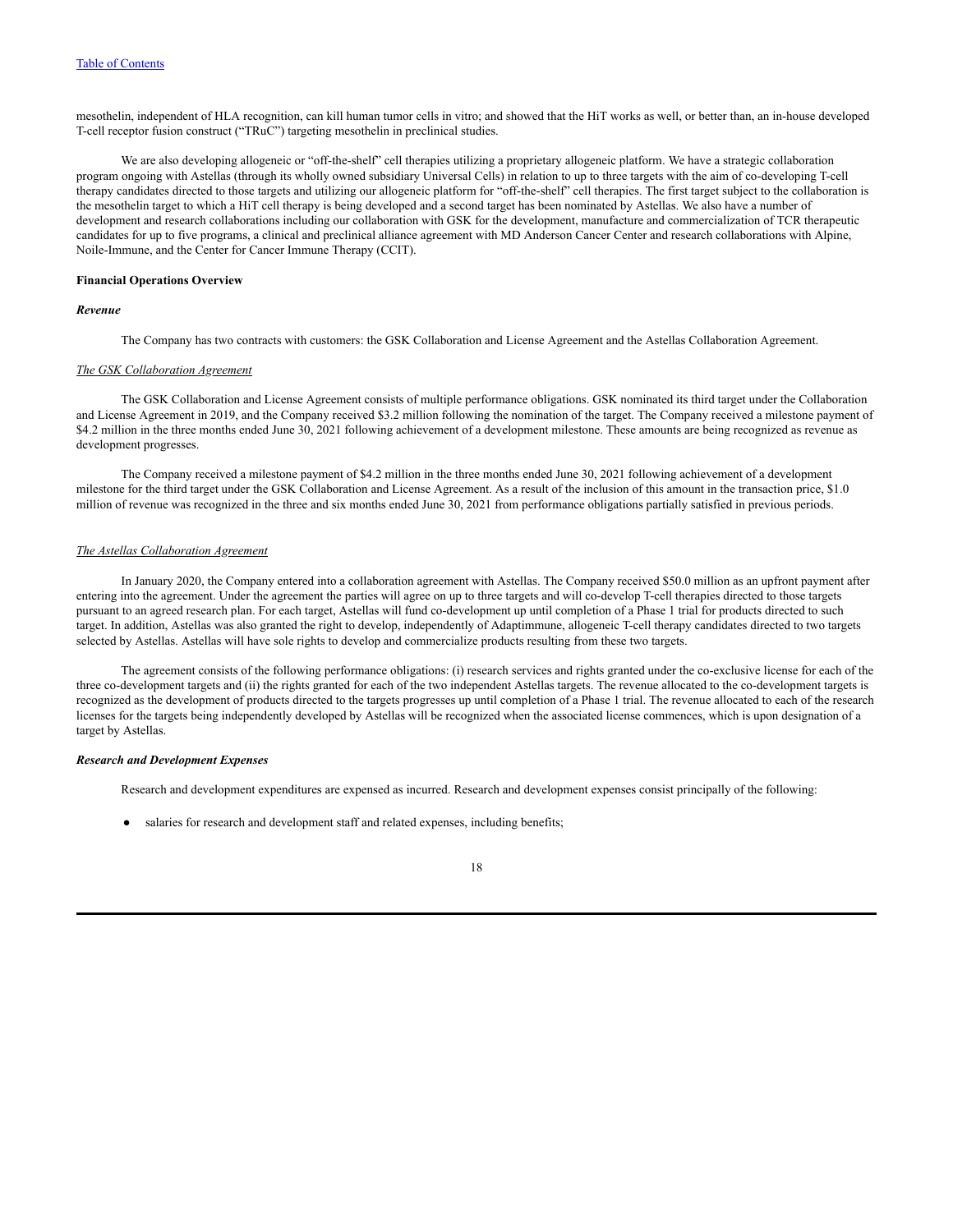- costs for production of preclinical compounds and drug substances by contract manufacturers;
- fees and other costs paid to contract research organizations in connection with additional preclinical testing and the performance of clinical trials;
- costs associated with the development of a process to manufacture and supply our lentiviral vector and cell therapies for use in clinical trials;
- costs to develop manufacturing capability at our U.S. facility for manufacture of cell therapies for use in clinical trials;
- costs relating to facilities, materials and equipment used in research and development;
- costs of acquired or in-licensed research and development which does not have alternative future use;
- costs of developing assays and diagnostics;
- an allocation of indirect costs clearly related to research and development;
- amortization and depreciation of property, plant and equipment and intangible assets used to develop our cells therapies; and
- share-based compensation expenses.

These expenses are partially offset by:

reimbursable tax and expenditure credits from the U.K. government.

As a company that carries out extensive research and development activities, we benefit from the U.K. research and development tax credit regime for small and medium sized companies ("SME R&D Tax Credit Scheme"), whereby our principal research subsidiary company, Adaptimmune Limited, is able to surrender the trading losses that arise from its research and development activities for a payable tax credit of up to approximately 33.4% of eligible research and development expenditures. Qualifying expenditures largely comprise employment costs for research staff, consumables and certain internal overhead costs incurred as part of research projects for which we do not receive income. Subcontracted research expenditures are eligible for a cash rebate of up to approximately 21.7%. A large proportion of costs in relation to our pipeline research, clinical trials management and manufacturing development activities, all of which are being carried out by Adaptimmune Limited, are eligible for inclusion within these tax credit cash rebate claims.

Expenditures incurred in conjunction with our collaboration agreements are not qualifying expenditures under the SME R&D Tax Credit Scheme but certain of these expenditures can be reimbursed through the U.K. research and development expenditure credit scheme (the "RDEC Scheme"). Under the RDEC Scheme tax relief is given at 13% of allowable R&D costs, which may result in a payable tax credit at an effective rate of approximately 10.5% of allowable R&D costs for the year ended December 31, 2021.

Our research and development expenses may vary substantially from period to period based on the timing of our research and development activities, which depends upon the timing of initiation of clinical trials and the rate of enrollment of patients in clinical trials. The duration, costs, and timing of clinical trials and development of our cell therapies will depend on a variety of factors, including:

- the scope, rate of progress, and expense of our ongoing as well as any additional clinical trials and other research and development activities;
- uncertainties in clinical trial enrollment rates;
- future clinical trial results;
- significant and changing government regulation;

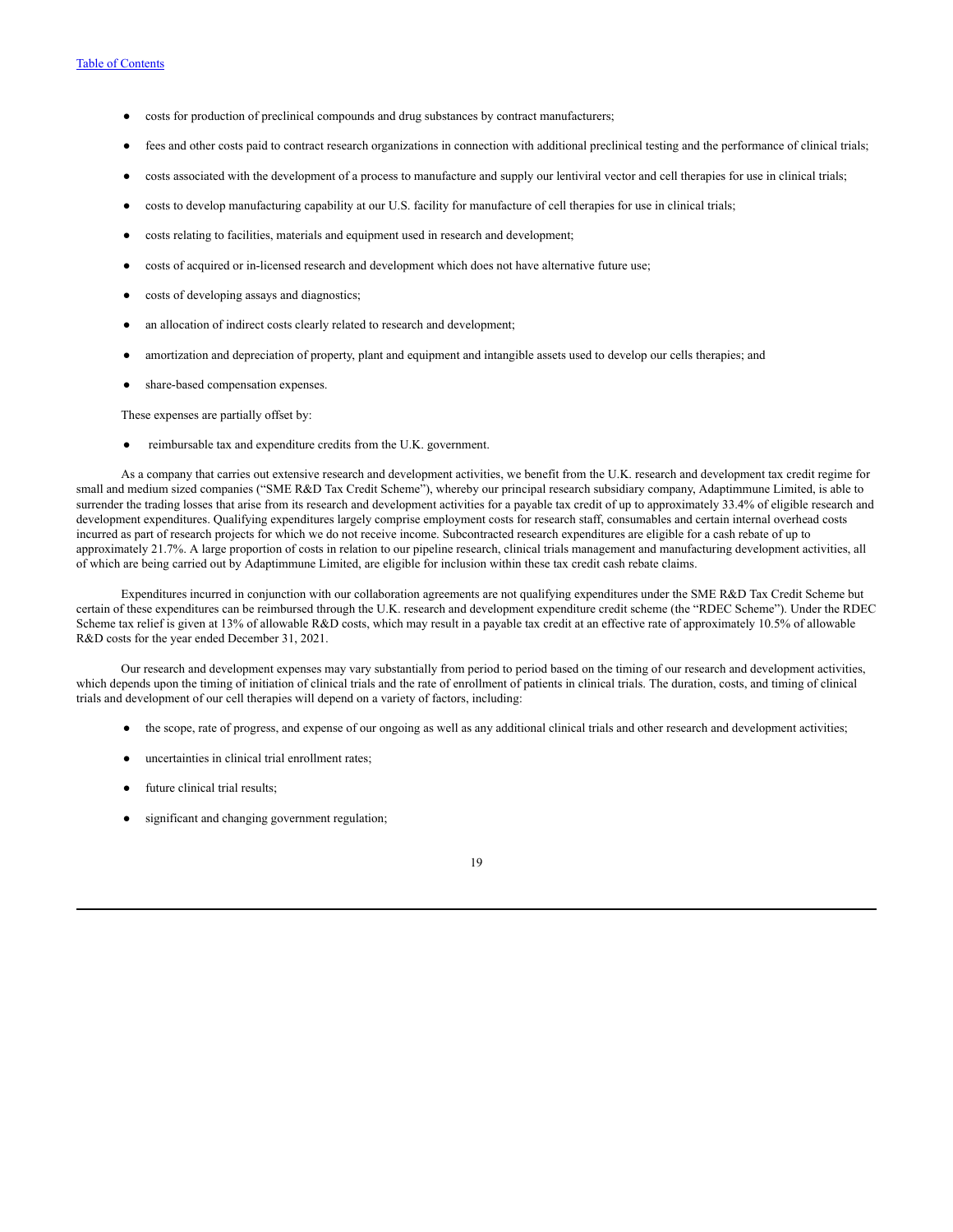- the timing and receipt of any regulatory approvals; and
- supply and manufacture of lentiviral vector and cell therapies for clinical trials.

A change in the outcome of any of these variables may significantly change the costs and timing associated with the development of that SPEAR Tcell. For example, if the FDA, or another regulatory authority, requires us to conduct clinical trials beyond those that we currently anticipate will be required for regulatory approval, or if we experience significant delays in enrollment in any of our clinical trials, we could be required to expend significant additional financial resources and time on the completion of clinical development.

### *General and Administrative Expenses*

Our general and administrative expenses consist principally of:

- salaries for employees other than research and development staff, including benefits;
- business development expenses, including travel expenses;
- professional fees for auditors, lawyers and other consulting expenses;
- costs of facilities, communication, and office expenses;
- cost of establishing commercial operations;
- information technology expenses;
- amortization and depreciation of property, plant and equipment and intangible assets not related to research and development activities; and
- share-based compensation expenses.

#### *Other (Expense) Income, Net*

Other (expense) income, net primarily comprises foreign exchange (losses) gains. We are exposed to foreign exchange rate risk because we currently operate in the United Kingdom and United States. Our expenses are generally denominated in the currency in which our operations are located, which are the United Kingdom and United States. However, our U.K.-based subsidiary incurs significant research and development costs in U.S. dollars and, to a lesser extent, Euros. Our U.K. subsidiary has an intercompany loan balance in U.S. dollars payable to the ultimate parent company, Adaptimmune Therapeutics plc, which is considered of a long-term investment nature as repayment is not planned or anticipated in the foreseeable future. It is Adaptimmune Therapeutics plc's intent not to request payment of the intercompany loan for the foreseeable future. The foreign exchange gains or losses arising on the revaluation of intercompany loans of a long-term investment nature are reported within other comprehensive (loss) income, net of tax.

Our results of operations and cash flows will be subject to fluctuations due to changes in foreign currency exchange rates, which could harm our business in the future. We seek to minimize this exposure by maintaining currency cash balances at levels appropriate to meet forthcoming expenditure in U.S. dollars and pounds sterling. To date, we have not used hedging contracts to manage exchange rate exposure, although we may do so in the future.

#### *Taxation*

We are subject to corporate taxation in the United Kingdom and the United States. We incur tax losses and tax credit carryforwards in the United Kingdom. No deferred tax assets are recognized on our U.K. losses and tax credit carryforwards because there is currently no indication that we will make sufficient taxable profits to utilize these tax losses and tax credit carryforwards. On June 10, 2021, the U.K. 2021 Finance Bill received Royal Assent. Under this bill, the rate of U.K. corporation tax will increase to 25% in 2023, with lower rates and tapered relief to be applied to companies with profits below £250,000.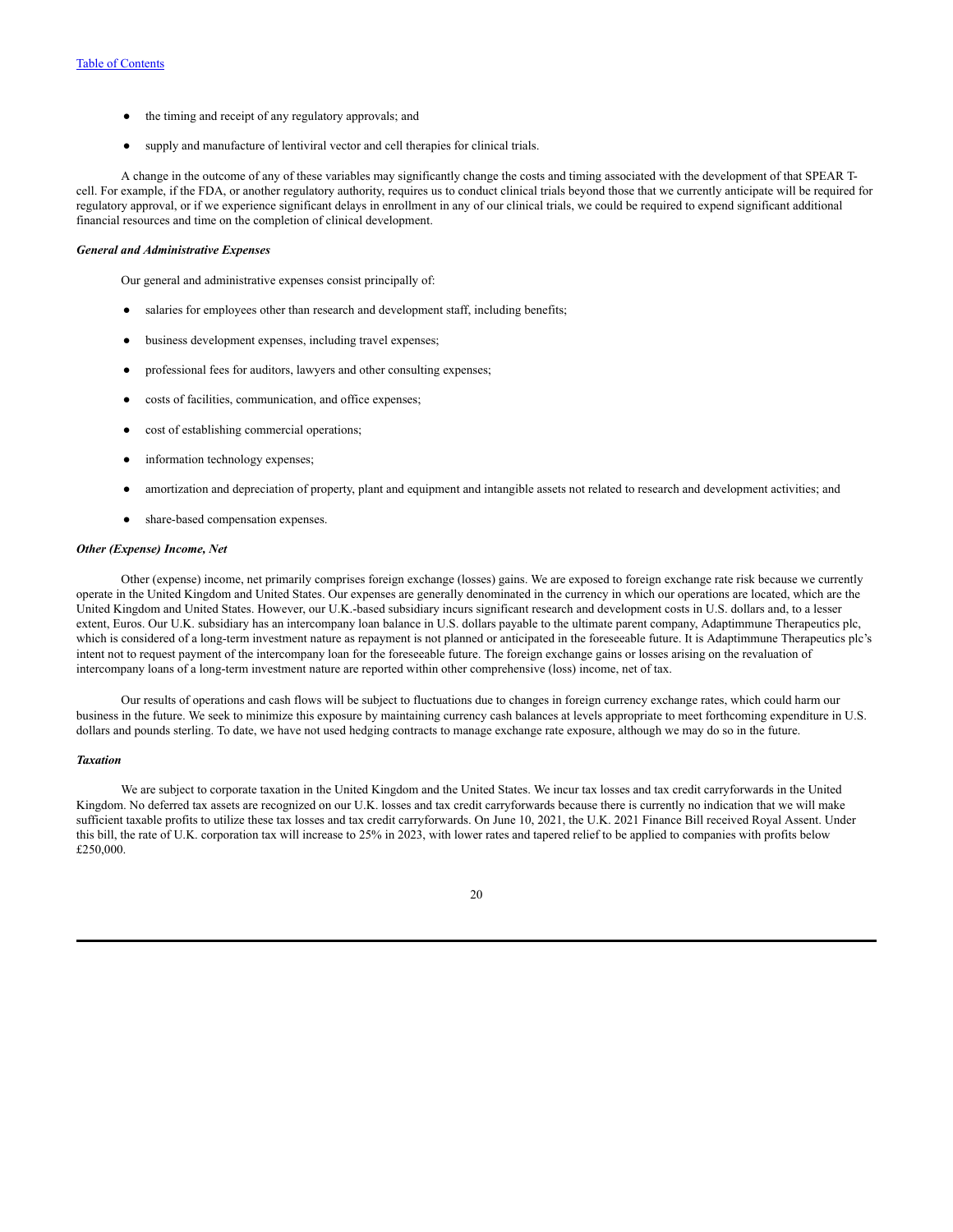We benefit from reimbursable tax credits in the United Kingdom through the SME R&D Tax Credit Scheme as well as the RDEC Scheme which are presented as a deduction to research and development expenditure.

Our subsidiary in the United States has generated taxable profits due to a Service Agreement between our U.S. and U.K. operating subsidiaries and is subject to U.S. federal corporate income tax of 21%. Due to its activity in the United States, and the sourcing of its revenue, the U.S. subsidiary is not currently subject to any state or local income taxes. The Company also benefits from the U.S Research Tax Credit and Orphan Drug Credit.

In the future, if we generate taxable income in the United Kingdom, we may benefit from the United Kingdom's "patent box" regime, which would allow certain profits attributable to revenues from patented products to be taxed at a rate of 10%. As we have many different patents covering our products, future upfront fees, milestone fees, product revenues, and royalties may be taxed at this favorably low tax rate.

U.K. Value Added Tax ("VAT") is charged on all qualifying goods and services by VAT-registered businesses. An amount of 20% of the value of the goods or services is added to all relevant sales invoices and is payable to the U.K. tax authorities. Similarly, VAT paid on purchase invoices paid by Adaptimmune Limited and Adaptimmune Therapeutics plc is reclaimable from the U.K. tax authorities.

#### **Critical Accounting Policies and Significant Judgments and Estimates**

The preparation of our unaudited condensed consolidated financial statements requires us to make estimates and assumptions that affect the reported amounts of assets and liabilities, disclosure of contingent assets and liabilities, and the revenues and expenses incurred during the reported periods. We base our estimates on historical experience and on various other factors that we believe are relevant under the circumstances, the results of which form the basis for making judgments about the carrying value of assets and liabilities that are not apparent from other sources. Actual results may differ from these estimates under different assumptions or conditions. The accounting policies considered to be critical to the judgments and estimates used in the preparation of our financial statements are disclosed in the Management's Discussion and Analysis of Financial Condition and Results of Operations included in our Annual Report on Form 10-K for the year ended December 31, 2020.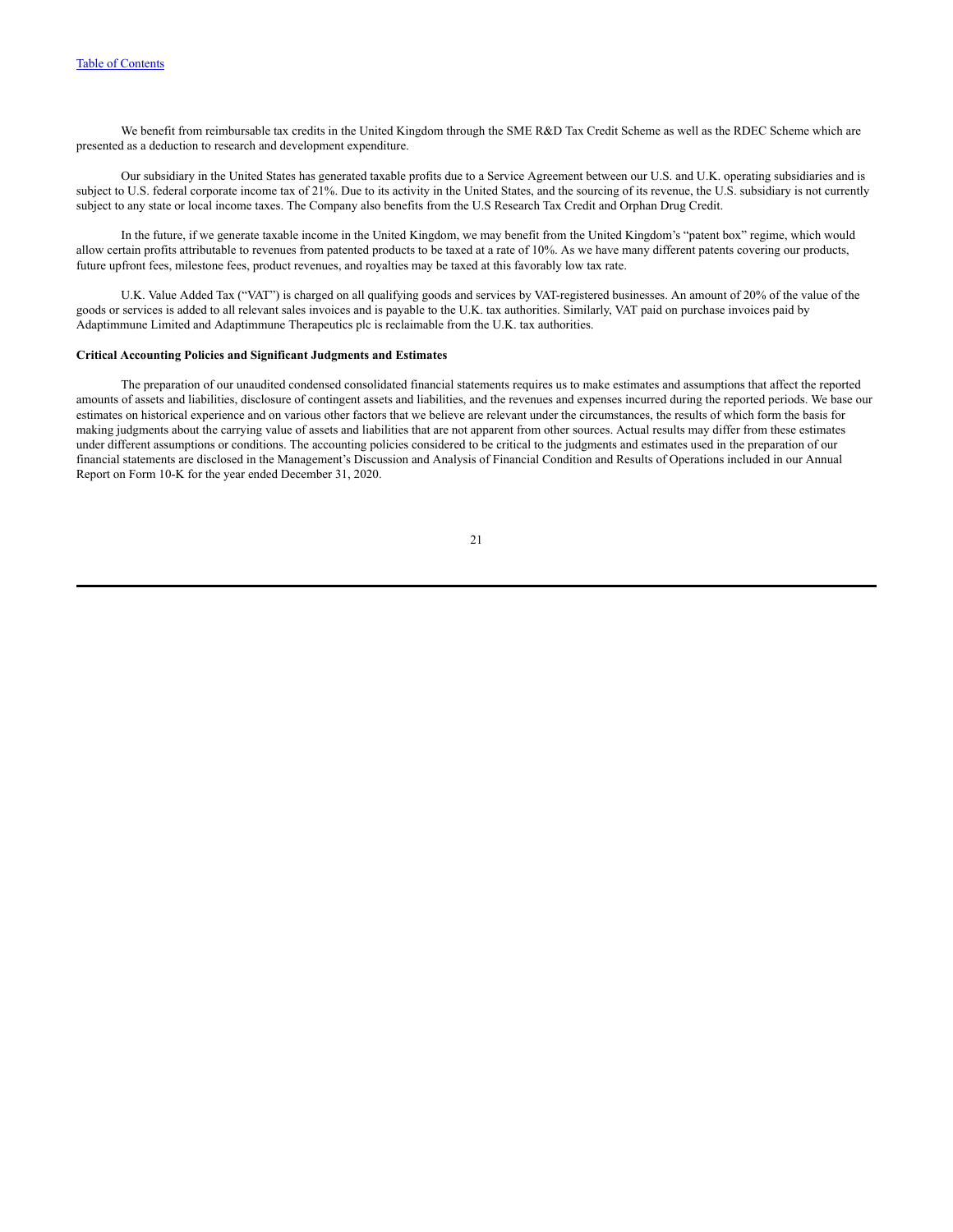## **Results of Operations**

### *Comparison of Three Months Ended June 30, 2021 and 2020*

The following table summarizes the results of our operations for the three months ended June 30, 2021 and 2020, together with the changes to those items (in thousands):

|                                     | Three months ended<br><b>June 30.</b> |           |                   |         |
|-------------------------------------|---------------------------------------|-----------|-------------------|---------|
|                                     | 2021                                  | 2020      | Increase/decrease |         |
| Revenue                             | 3,095                                 | 502       | 2,593             | 517 %   |
| Research and development expenses   | (28, 868)                             | (20, 460) | (8, 408)          | 41 $%$  |
| General and administrative expenses | (13, 539)                             | (10,295)  | (3,244)           | $32 \%$ |
| <b>Total operating expenses</b>     | (42, 407)                             | (30,755)  | (11,652)          | 38 %    |
| <b>Operating loss</b>               | (39,312)                              | (30, 253) | (9,059)           | 30%     |
| Interest income                     | 266                                   | 1.147     | (881)             | (77)%   |
| Other expense, net                  | 54                                    | (749)     | 803               | (107)%  |
| Loss before income taxes            | (38,992)                              | (29, 855) | (9,137)           | $31\%$  |
| Income taxes                        | (76)                                  | (25)      | (51)              | 204 %   |
| Loss for the period                 | (39,068)                              | (29, 880) | (9, 188)          | $31\%$  |

#### *Revenue*

Revenue was \$3.1 million in the three months ended June 30, 2021 compared to \$0.5 million for the three months ended June 30, 2020. Revenue has increased primarily due to an increase in development activities under the Astellas Collaboration Agreement. Revenue varies depending on the progress of development activities and the amounts we expect to receive under contracts with customers (to the extent that it is probable that a significant reversal in the amount of cumulative revenue recognized will not occur).

### *Research and Development Expenses*

Research and development expenses increased by 41% to \$28.9 million for the three months ended June 30, 2021 from \$20.5 million for the three months ended June 30, 2020.

Our research and development expenses comprise the following (in thousands):

|                                                                                                   | <b>Three months ended</b> | <b>June 30.</b> |         |                   |         |
|---------------------------------------------------------------------------------------------------|---------------------------|-----------------|---------|-------------------|---------|
|                                                                                                   | 2021                      |                 | 2020    | Increase/decrease |         |
| Salaries, materials, equipment, depreciation of property, plant and equipment and other employee- |                           |                 |         |                   |         |
| related $costs^{(1)}$                                                                             | \$19.222                  |                 | 14.881  | 4.341             | $29\%$  |
| Subcontracted expenditure                                                                         | 11.410                    |                 | 7.129   | 4.281             | $60 \%$ |
| Manufacturing facility expenditure                                                                | 2,096                     |                 | 1,367   | 729               | 53 %    |
| Share-based compensation expense                                                                  | 2.512                     |                 | 929     | 1.583             | $170\%$ |
| Reimbursements receivable for research and development tax and expenditure credits                | (6,372)                   |                 | (3,846) | (2,526)           | $66\%$  |
|                                                                                                   | 28,868                    |                 | 20.460  | 8.408             | 41 %    |

(1) These costs are not analyzed by project since employees may be engaged in multiple projects simultaneously.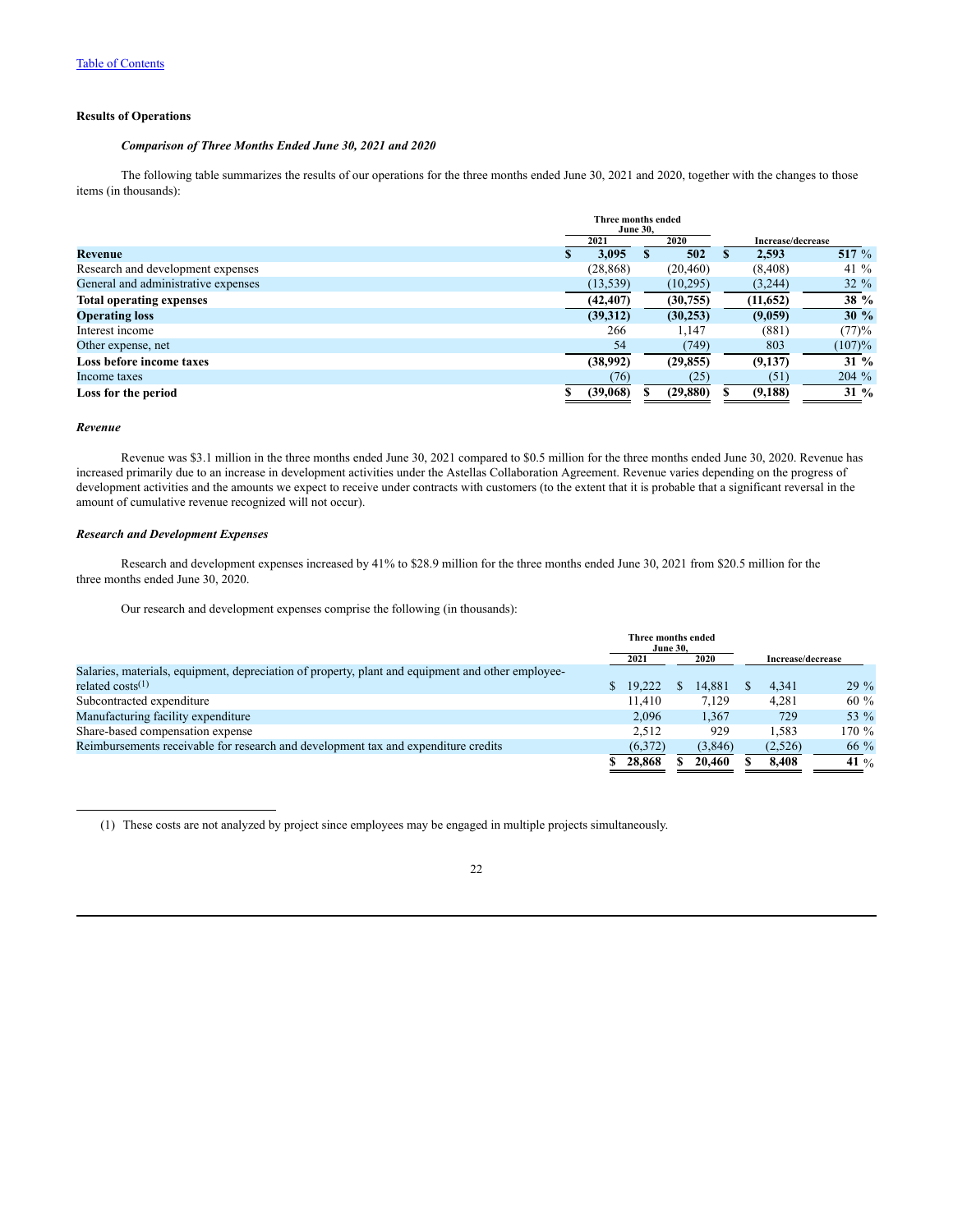The net increase in our research and development expenses of \$8.4 million for the three months ended June 30, 2021 compared to the same period in 2020 was primarily due to the following:

- an increase of \$4.3 million in salaries, materials, equipment, depreciation of property, plant and equipment and other employee-related costs, which is mainly driven by an increase in the average number of employees engaged in research and development;
- an increase of \$4.3 million in subcontracted expenditure due to increases in costs related to the development of a companion diagnostic assay and an increase in clinical trial costs as we prepare for a Phase 2 clinical trial with ADP-A2M4CD8 in esophageal and esophagogastric ("EGJ") cancers;
- an increase of \$1.6 million in share-based compensation expense primarily due to higher option grants in 2021 because of an increase in the number of employees and higher fair value of options being expensed; and
- an increase of \$2.5 million in reimbursements receivable for research and development tax and expenditure credits, which is driven by an increase in qualifying costs identified.

Our subcontracted costs for the three months ended June 30, 2021 were \$11.4 million, compared to \$7.1 million in the same period of 2020. This includes \$9.1 million of costs directly associated with our afami-cel, ADP-A2M4CD8 and ADP-A2AFP SPEAR T-cells and \$2.3 million of other development costs.

Our research and development expenses are highly dependent on the phases and progression of our research projects and will fluctuate depending on the outcome of ongoing clinical trials. We expect that our research and development expenses will increase in future periods as we continue to invest in our translational sciences and other research and development capabilities.

#### *General and Administrative Expenses*

General and administrative expenses increased by 32% to \$13.5 million for the three months ended June 30, 2021 from \$10.3 million in the same period in 2020. Our general and administrative expenses consist of the following (in thousands):

|                                                                   | Three months ended<br><b>June 30,</b> |         |                   |                 |
|-------------------------------------------------------------------|---------------------------------------|---------|-------------------|-----------------|
|                                                                   | 2021                                  | 2020    | Increase/decrease |                 |
| Salaries, depreciation of property, plant and equipment and other |                                       |         |                   |                 |
| employee-related costs                                            | 7,327                                 | 6.000   | 1,327             | $22\%$          |
| Other corporate costs                                             | 4.729                                 | 3,797   | 932               | $25\%$          |
| Share-based compensation expense                                  | 2,936                                 | 1,694   | 1.242             | 73 %            |
| Reimbursements                                                    | (1, 453)                              | (1,196) | (257)             | 21 %            |
|                                                                   | 13.539                                | 10.295  | 3.244             | $32\frac{9}{6}$ |

The net increase in our general and administrative expenses of \$3.2 million for the three months ended June 30, 2021 compared to the same period in 2020 was largely due to:

- an increase of \$1.3 million in salaries, depreciation of property, plant and equipment and other employee-related costs, as a result of an increase in the average number of employees in the three months ended June 30, 2021 compared to the same period in 2020; and
- an increase of \$1.2 million in share based compensation, because of an increase in the number of employees and higher fair value of options being expensed.

We expect that our general and administrative expenses will increase in the future as we expand our operations and move towards commercial launch.

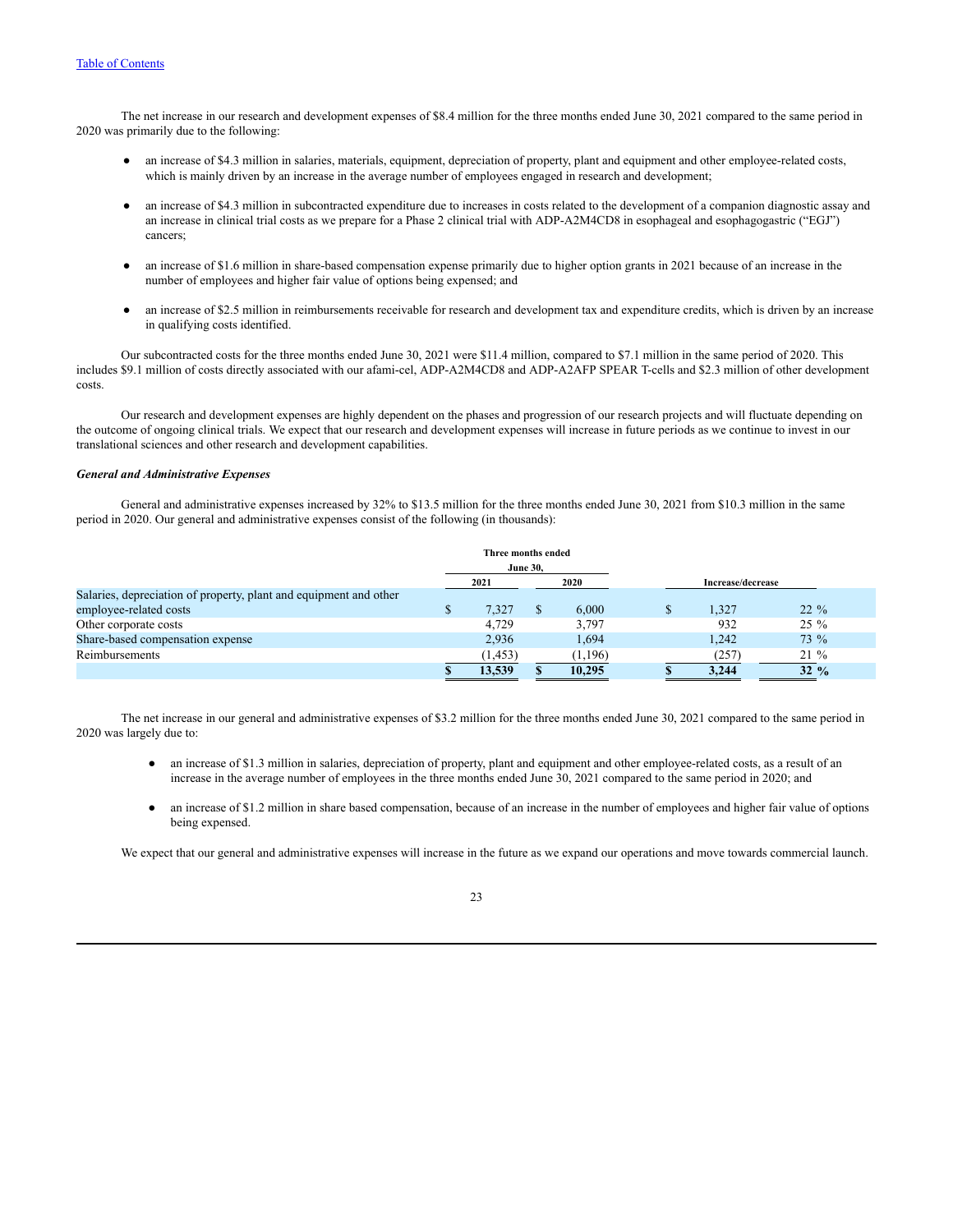#### *Income Taxes*

Income taxes increased to a charge \$76,000 for the three months ended June 30, 2021 from a charge of \$25,000 for the three months ended June 30, 2020. Income taxes arise in the United States due to our U.S. subsidiary generating taxable profits. We incur losses in the United Kingdom.

### *Comparison of Six Months Ended June 30, 2021 and 2020*

The following table summarizes the results of our operations for the six months ended June 30, 2021 and 2020, together with the changes to those items (in thousands):

|                                     | Six months ended<br><b>June 30.</b> |           |                   |                 |
|-------------------------------------|-------------------------------------|-----------|-------------------|-----------------|
|                                     | 2021                                | 2020      | Increase/decrease |                 |
| Revenue                             | 3,529                               | 1.263     | 2.266             | 179 $%$         |
| Research and development expenses   | (53, 374)                           | (41, 724) | (11,650)          | 28 %            |
| General and administrative expenses | (27, 356)                           | (19, 556) | (7,800)           | 40 $%$          |
| <b>Total operating expenses</b>     | (80, 730)                           | (61, 280) | (19, 450)         | $32 \%$         |
| <b>Operating loss</b>               | (77,201)                            | (60, 017) | (17, 184)         | 29%             |
| Interest income                     | 691                                 | 1,877     | (1,186)           | (63)%           |
| Other (expense) income, net         | 53                                  | 188       | (135)             | (72)%           |
| Loss before income taxes            | (76, 457)                           | (57, 952) | (18, 505)         | $32\%$          |
| Income taxes                        | (374)                               | (95)      | (279)             | $294 \%$        |
| Loss for the period                 | (76, 831)                           | (58, 047) | (18, 784)         | $32\frac{9}{6}$ |

#### *Revenue*

Revenue was \$3.5 million in the six months ended June 30, 2021 compared to \$1.3 million for the six months ended June 30, 2020. Revenue has increased primarily due to an increase in development activities under the Astellas Collaboration Agreement. Revenue varies depending on the progress of development activities and the amounts we expect to receive under contracts with customers (to the extent that it is probable that a significant reversal in the amount of cumulative revenue recognized will not occur).

#### *Research and Development Expenses*

Research and development expenses increased by 28% to \$53.4 million for the six months ended June 30, 2021 from \$41.7 million for the six months ended June 30, 2020.

Our research and development expenses comprise the following (in thousands):

|                                                                                                   | <b>Six months ended</b><br><b>June 30.</b> |         |                   |         |
|---------------------------------------------------------------------------------------------------|--------------------------------------------|---------|-------------------|---------|
|                                                                                                   | 2021                                       | 2020    | Increase/decrease |         |
| Salaries, materials, equipment, depreciation of property, plant and equipment and other employee- |                                            |         |                   |         |
| related $costs^{(1)}$                                                                             | 38,424                                     | 30.263  | 8,161             | $27\%$  |
| Subcontracted expenditure                                                                         | 22,242                                     | 14,598  | 7.644             | 52 %    |
| Manufacturing facility expenditure                                                                | 4,541                                      | 3,054   | 1,487             | 49 $\%$ |
| Share-based compensation expense                                                                  | 4,887                                      | 1.907   | 2.980             | 156 $%$ |
| In-process research and development costs                                                         | 151                                        | 812     | (661)             | (81)%   |
| Reimbursements receivable for research and development tax and expenditure credits                | (16, 871)                                  | (8.910) | (7,961)           | 89 %    |
|                                                                                                   | 53,374                                     | 41,724  | 11.650            | $28 \%$ |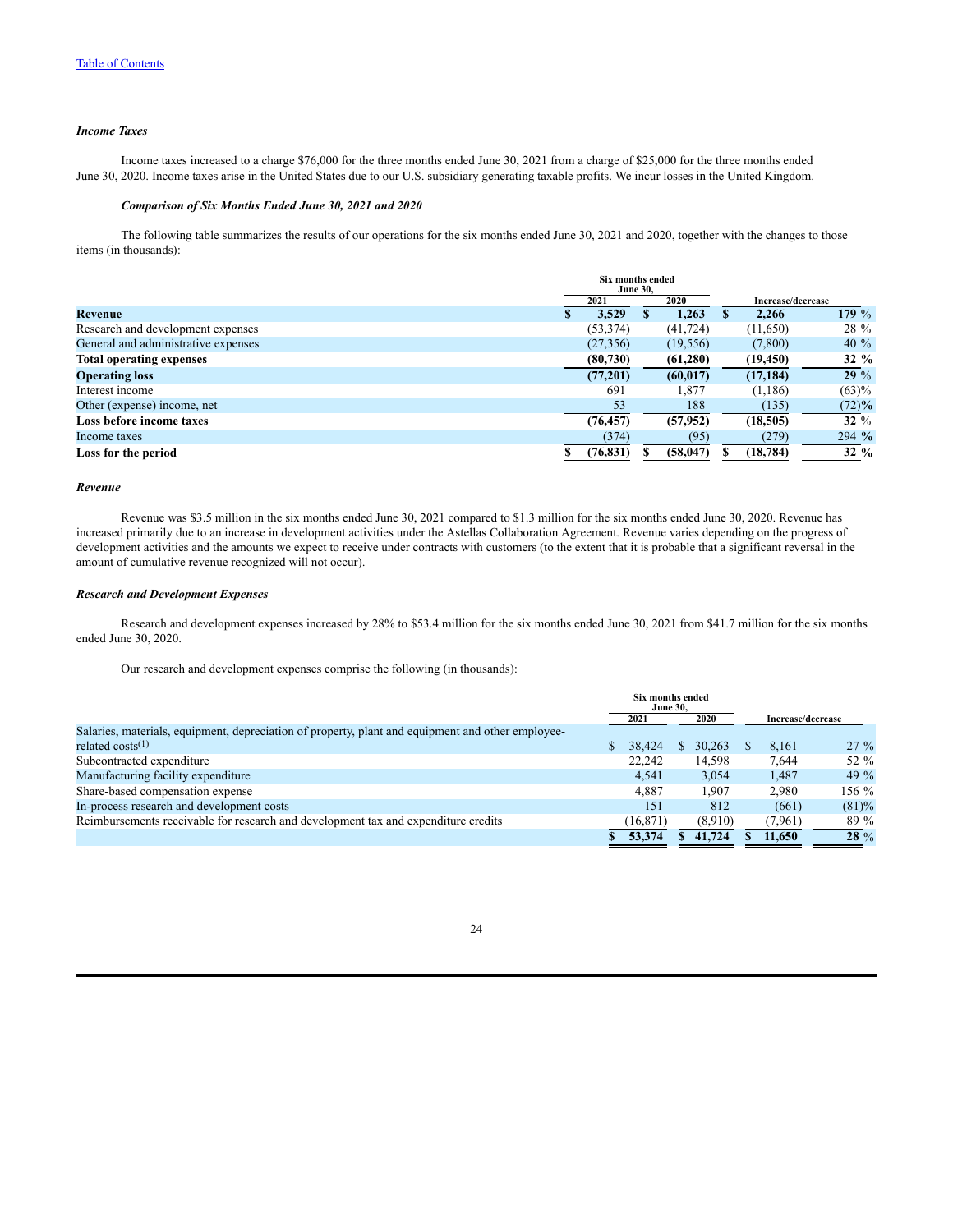(1) These costs are not analyzed by project since employees may be engaged in multiple projects simultaneously.

The net increase in our research and development expenses of \$11.7 million for the six months ended June 30, 2021 compared to the same period in 2020 was primarily due to the following:

- an increase of \$8.2 million in salaries, materials, equipment, depreciation of property, plant and equipment and other employee-related costs, which is mainly driven by an increase in the average number of employees engaged in research and development;
- an increase of \$7.6 million in subcontracted expenditure due to increases in costs related to the development of a companion diagnostic assay and an increase in clinical trial costs as we prepare for a Phase 2 clinical trial with ADP-A2M4CD8 in EGJ cancers;
- an increase of \$3.0 million in share-based compensation expense primarily because of an increase in the number of employees and higher fair value of options being expensed; and
- an increase of \$8.0 million in reimbursements receivable for research and development tax and expenditure credits, which is driven by an increase in qualifying costs identified.

Our subcontracted costs for the six months ended June 30, 2021 were \$22.2 million, compared to \$14.6 million in the same period of 2020. This includes \$16.9 million of costs directly associated with our afami-cel, ADP-A2M4CD8 and ADP-A2AFP SPEAR T-cells and \$5.3 million of other development costs.

Our research and development expenses are highly dependent on the phases and progression of our research projects and will fluctuate depending on the outcome of ongoing clinical trials. We expect that our research and development expenses will increase in future periods as we continue to invest in our translational sciences and other research and development capabilities.

### *General and Administrative Expenses*

General and administrative expenses increased by 40% to \$27.4 million for the six months ended June 30, 2021 from \$19.6 million in the same period in 2020. Our general and administrative expenses consist of the following (in thousands):

|                                                                   | Six months ended<br><b>June 30.</b> |         |                   |          |
|-------------------------------------------------------------------|-------------------------------------|---------|-------------------|----------|
|                                                                   | 2021                                | 2020    | Increase/decrease |          |
| Salaries, depreciation of property, plant and equipment and other |                                     |         |                   |          |
| employee-related costs                                            | 14.292                              | 11.759  | 2.533             | $22\%$   |
| Other corporate costs                                             | 8,621                               | 6,828   | 1.793             | $26\%$   |
| Share-based compensation expense                                  | 5,896                               | 2,165   | 3,731             | $172 \%$ |
| Reimbursements                                                    | (1, 453)                            | (1,196) | (257)             | $21\%$   |
|                                                                   | 27,356                              | 19.556  | 7.800             | 40%      |

The net increase in our general and administrative expenses of \$7.8 million for the six months ended June 30, 2021 compared to the same period in 2020 was largely due to:

- an increase of \$2.5 million in salaries, depreciation of property, plant and equipment and other employee-related costs, as a result of an increase in the average number of employees in the six months ended June 30, 2021 compared to the same period in 2020;
- an increase of \$1.8 million in other corporate costs, primarily due to increases in employee-related costs, share-based compensation expense, and professional fees in the six months ended June 30, 2021 compared to the same period in

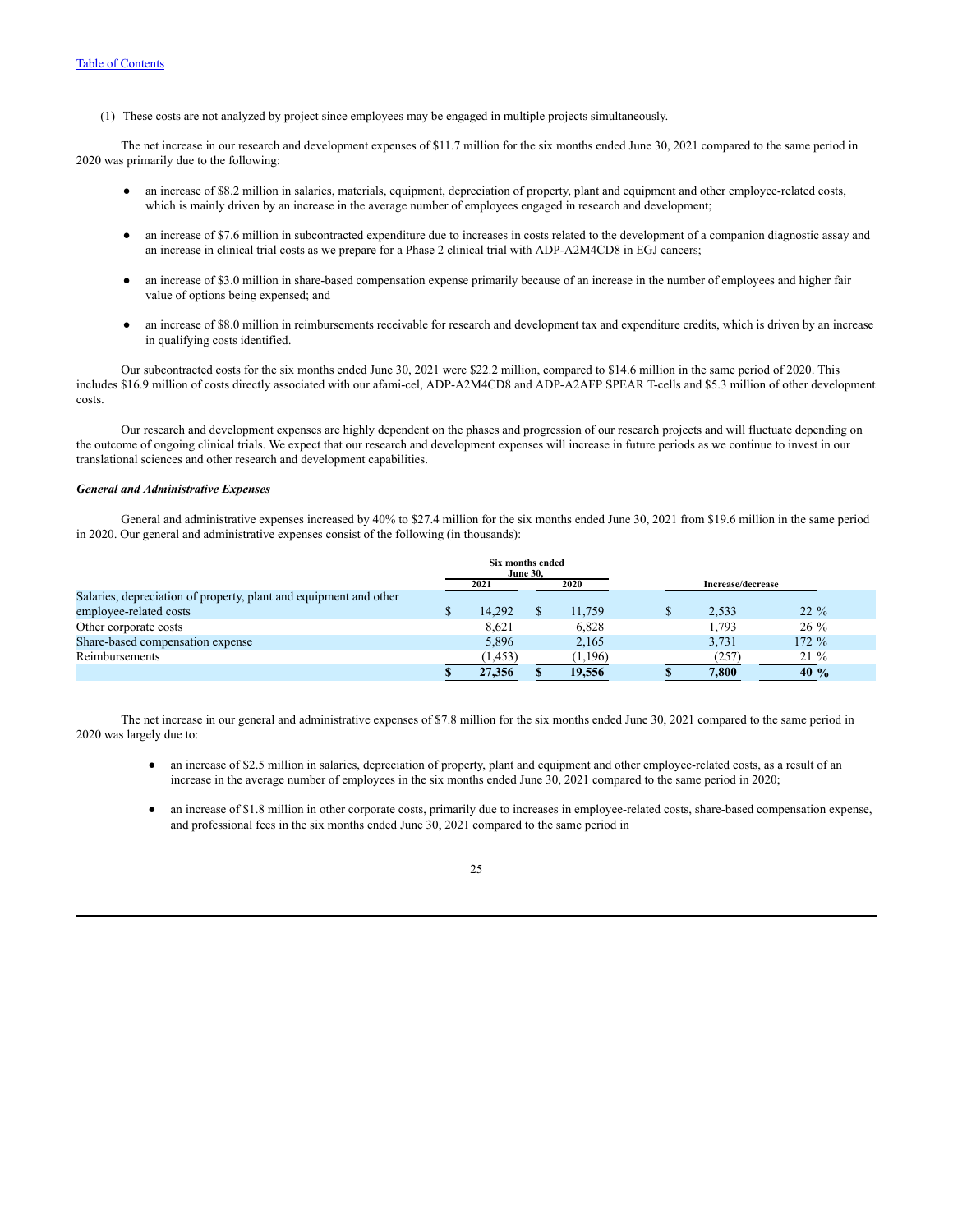#### 2020; and

● an increase of \$3.7 million in share based compensation, due to option forfeits in the six months ended June 30, 2020, and because of an increase in the number of employees and higher fair value of options being expensed in the six months ended June 30, 2021.

We expect that our general and administrative expenses will increase in the future as we expand our operations and move towards commercial launch.

#### *Income Taxes*

Income taxes increased to a charge of \$374,000 for the six months ended June 30, 2021 from a charge of \$95,000 for the six months ended June 30, 2020. Income taxes arise in the United States due to our U.S. subsidiary generating taxable profits. We incur losses in the United Kingdom.

#### **Liquidity and Capital Resources**

#### *Sources of Funds*

Since our inception, we have incurred significant net losses and negative cash flows from operations. We financed our operations primarily through sales of equity securities, cash receipts under our collaboration arrangements and research and development tax and expenditure credits. From inception through to June 30, 2021, we have raised:

- \$857.0 million, net of issuance costs, through the issuance of shares;
- \$208.0 million through collaborative arrangements with GSK and Astellas; and
- \$59.2 million in the form of reimbursable U.K. research and development tax credits and receipts from the U.K. RDEC Scheme.

We use a non-GAAP measure, Total Liquidity, which is defined as the total of cash and cash equivalents and marketable securities, to evaluate the funds available to us in the near-term. A description of Total Liquidity and reconciliation to cash and cash equivalents, the most directly comparable U.S. GAAP measure, are provided below under "Non-GAAP measures".

As of June 30, 2021, we had cash and cash equivalents of \$50.5 million and Total Liquidity of \$285.4 million. We regularly assess Total Liquidity against our activities and make decisions regarding prioritization of those activities and deployment of Total Liquidity. We believe that our Total Liquidity will be sufficient to fund our operations, based upon our currently anticipated research and development activities, planned capital spending, and planned commercialization costs into early 2023. This belief is based on estimates that are subject to risks and uncertainties and may change if actual results differ from management's estimates.

### *Cash Flows*

The following table summarizes the results of our cash flows for the six months ended June 30, 2021 and 2020 (in thousands).

|                                                     | Six months ended<br><b>June 30.</b> |          |  |            |
|-----------------------------------------------------|-------------------------------------|----------|--|------------|
|                                                     |                                     | 2021     |  | 2020       |
| Net cash used in operating activities               |                                     | (77.999) |  | (8,058)    |
| Net cash provided by (used in) investing activities |                                     | 69.440   |  | (258, 952) |
| Net cash provided by financing activities           |                                     | 3,097    |  | 339,463    |
| Cash, cash equivalents and restricted cash          |                                     | 55,085   |  | 126.683    |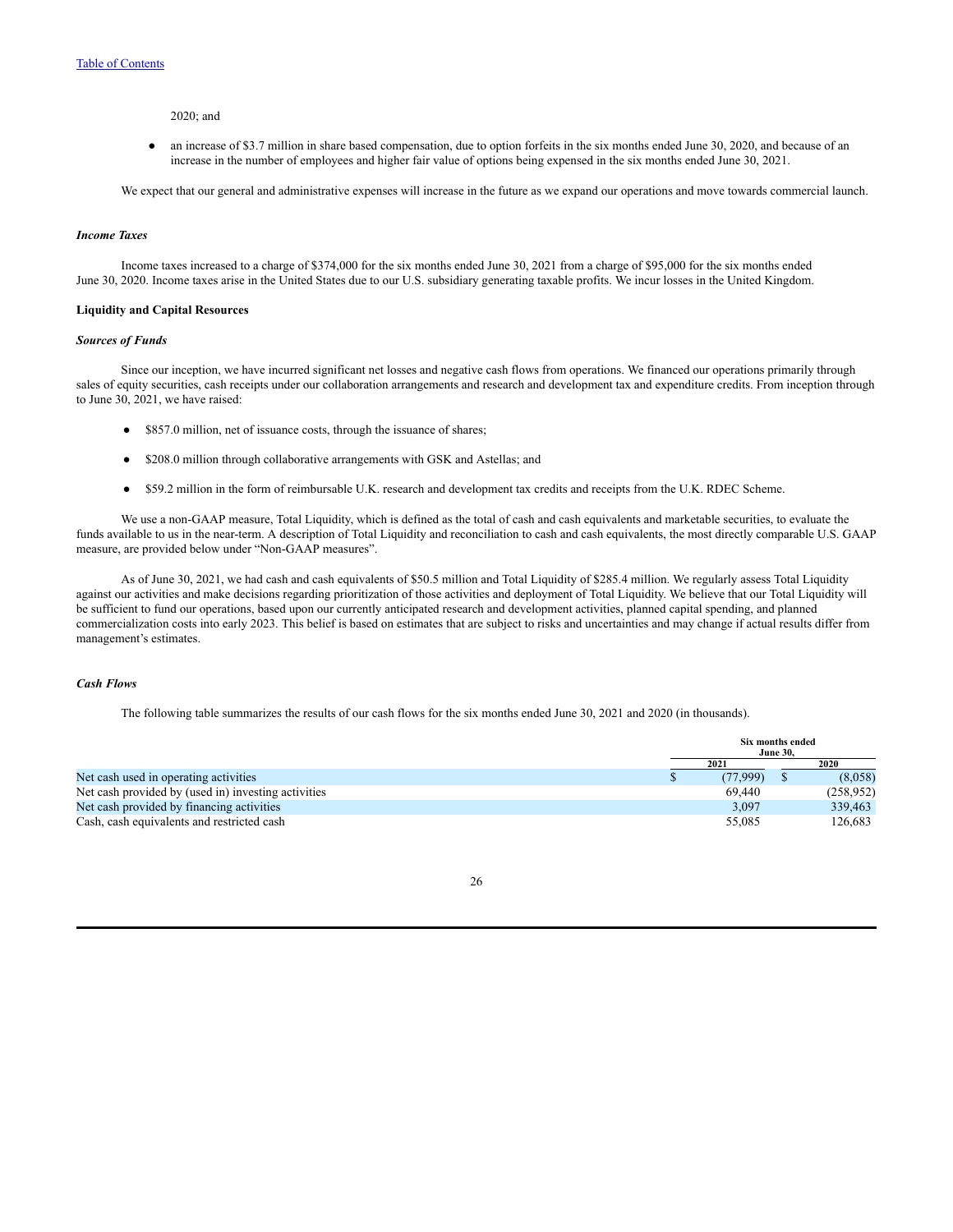#### *Operating Activities*

Net cash used in operating activities was \$78.0 million for the six months ended June 30, 2021 compared to \$8.1 million for the six months ended June 30, 2020. The receipt of the \$50.0 million upfront payment from Astellas in January 2020 resulted in lower net cash used in operating activities for the six months ended June 30, 2020. Excluding the impact of this, the net cash used in operating activities for the six months ended June 30, 2021 increased due to an increase in operating expenditure.

Net cash used in operating activities of \$78.0 million for the six months ended June 30, 2021 comprised a net loss of \$76.8 million and a net cash outflow of \$18.9 million from changes in operating assets and liabilities, offset by non-cash items of \$17.7 million. The changes in operating assets and liabilities include the impact of a \$16.8 million increase in reimbursements receivable for research and development tax credits. The non-cash items consisted of depreciation expense on plant and equipment of \$2.9 million, share-based compensation expense of \$10.8 million, amortization on available-for-sale debt securities of \$2.9 million, and other items of \$1.4 million, which were offset by unrealized foreign exchange gains of \$0.3 million.

#### *Investing Activities*

Net cash provided by investing activities was \$69.4 million for the six months ended June 30, 2021 compared to net cash used in investing activities of \$259.0 million for the six months ended June 30, 2020. The net cash provided by (used in) investing activities for the respective periods consisted primarily of:

- purchases of property and equipment of \$2.9 million and \$0.5 million for the six months ended June 30, 2021 and 2020, respectively;
- cash outflows from investment in marketable securities of \$82.0 million and \$298.0 million for the six months ended June 30, 2021 and 2020, respectively, and cash inflows from maturity or redemption of marketable securities of \$154.5 million and \$39.9 million for the six months ended June 30, 2021 and 2020, respectively.

The Company invests surplus cash and cash equivalents in marketable securities. In the six months ended June 30, 2021, the investments in marketable securities were reduced to fund the Company's ongoing operations. In the six months ended June 30, 2020, the Company increased its investments in marketable securities with proceeds from its public offerings.

#### *Financing Activities*

Net cash provided by financing activities was \$3.1 million and \$339.5 million for the six months ended June 30, 2021 and 2020, respectively. The net cash provided by financing activities in the six months ended June 30, 2021 consisted of net proceeds of \$2.5 million from shares issued in an at-the-market offering, net of commissions and issuance costs, and proceeds of \$0.6 million from share option exercises. For the six months ended June 30, 2020, the net cash provided by financing activities consisted of net proceeds from public offerings of \$334.3 million and proceeds from share option exercises of \$5.1 million.

#### **Non-GAAP Measures**

#### *Total Liquidity (a non-GAAP financial measure)*

Total Liquidity (a non-GAAP financial measure) is the total of cash and cash equivalents and marketable securities. Each of these components appears in the condensed consolidated balance sheet. The U.S. GAAP financial measure most directly comparable to Total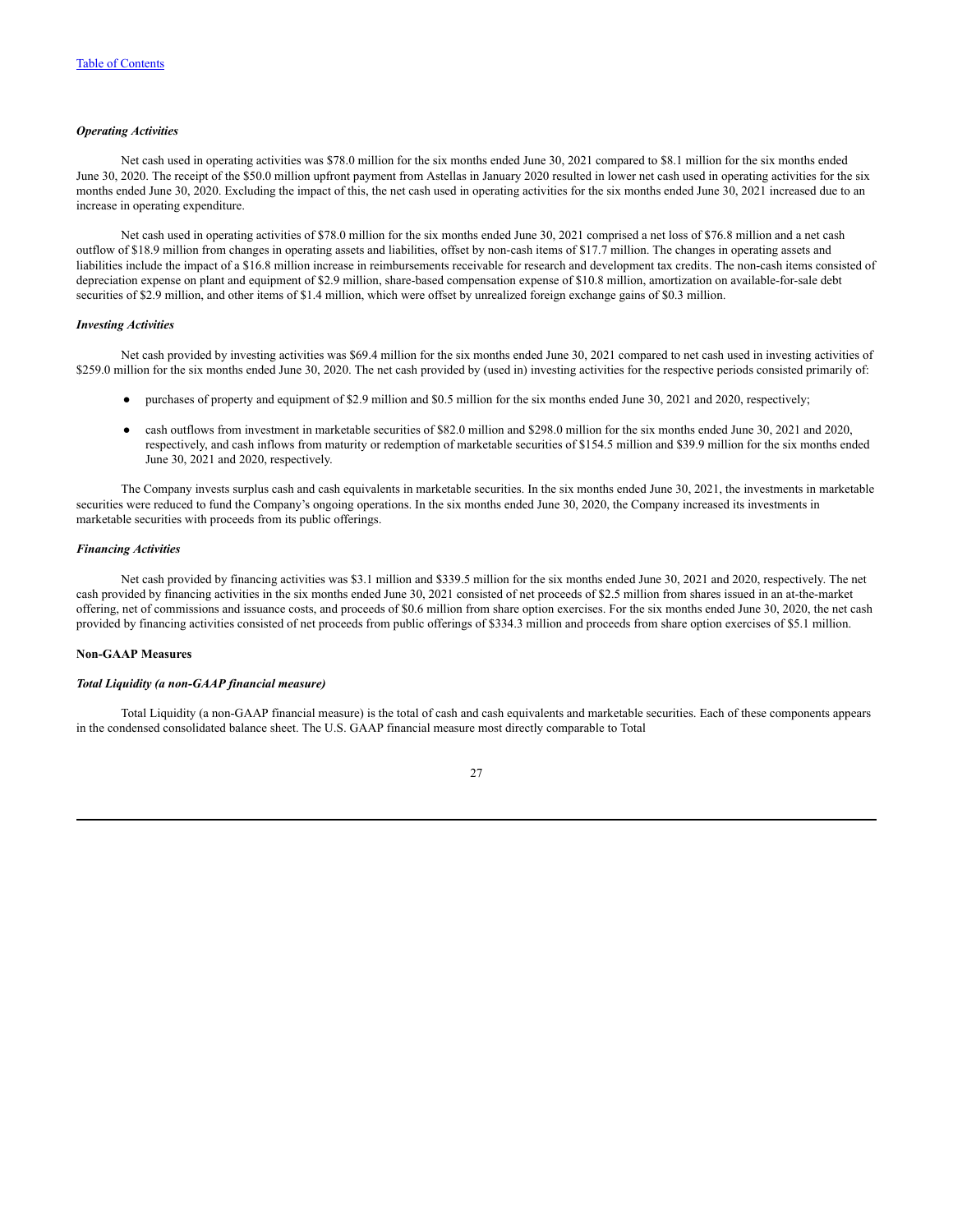Liquidity is cash and cash equivalents as reported in the condensed consolidated financial statements, which reconciles to Total Liquidity as follows (in thousands):

|                                                            | <b>June 30,</b><br>2021 | December 31.<br>2020 |
|------------------------------------------------------------|-------------------------|----------------------|
| Cash and cash equivalents                                  | 50.453                  | 56.882               |
| Marketable securities - available-for-sale debt securities | 234,917                 | 311,335              |
| <b>Total Liquidity</b>                                     | 285,370                 | 368,217              |

We believe that the presentation of Total Liquidity provides useful information to investors because management reviews Total Liquidity as part of its management of overall liquidity, financial flexibility, capital structure and leverage. The definition of Total Liquidity includes investments, which are highlyliquid and available to use in our current operations, such as marketable securities.

#### **Off-Balance Sheet Arrangements**

We did not have during the periods presented, and we do not currently have, any off-balance sheet arrangements, as defined in the rules and regulations of the SEC.

#### **Contractual Obligations**

Further details of potential contingencies and commitments are provided in Note 10 of the condensed consolidated financial statements.

For a discussion of our contractual obligations, see "Part II, Item 7. Management's Discussion and Analysis of Financial Condition and Results of Operations" in our 2020 Annual Report on Form 10-K.

## **Safe Harbor**

See the section titled "Information Regarding Forward-Looking Statements" at the beginning of this Quarterly Report.

#### <span id="page-27-0"></span>**Item 3. Quantitative and Qualitative Disclosures about Market Risk.**

There have been no material changes to the Company's market risk during the three months ended June 30, 2021. For a discussion of the Company's exposure to market risk, please refer to the Company's market risk disclosures set forth in Part II, Item 7A, "Quantitative and Qualitative Disclosures About Market Risk" in our Annual Report on Form 10-K for the year ended December 31, 2020.

#### <span id="page-27-1"></span>**Item 4. Controls and Procedures.**

## **Evaluation of Disclosure Controls and Procedures**

Our management, with the participation of our Chief Executive Officer and Chief Financial Officer, has evaluated the effectiveness of our disclosure controls and procedures (as defined in Rules 13a-15(e) and 15d-15(e)) under the Securities and Exchange Act of 1934, as amended ("Exchange Act") as of June 30, 2021. Based on such evaluation, our Chief Executive Officer and Chief Financial Officer have concluded that, as of June 30, 2021, our disclosure controls and procedures were effective to ensure that information required to be disclosed by us in the reports that we file or submit under the Exchange Act is recorded, processed, summarized and reported, within the time periods specified in the SEC's rules and forms, and is accumulated and communicated to our management, including our Chief Executive and Chief Financial Officer, or persons performing similar functions, as appropriate to allow timely decisions regarding required disclosure.

### **Changes in Internal Control over Financial Reporting**

No changes in our internal control over financial reporting (as defined in Rules 13a-15(f) and 15d-15(f) under the Exchange Act) occurred during the quarter ended June 30, 2021 that have materially affected, or are reasonably likely to materially affect, our internal control over financial reporting.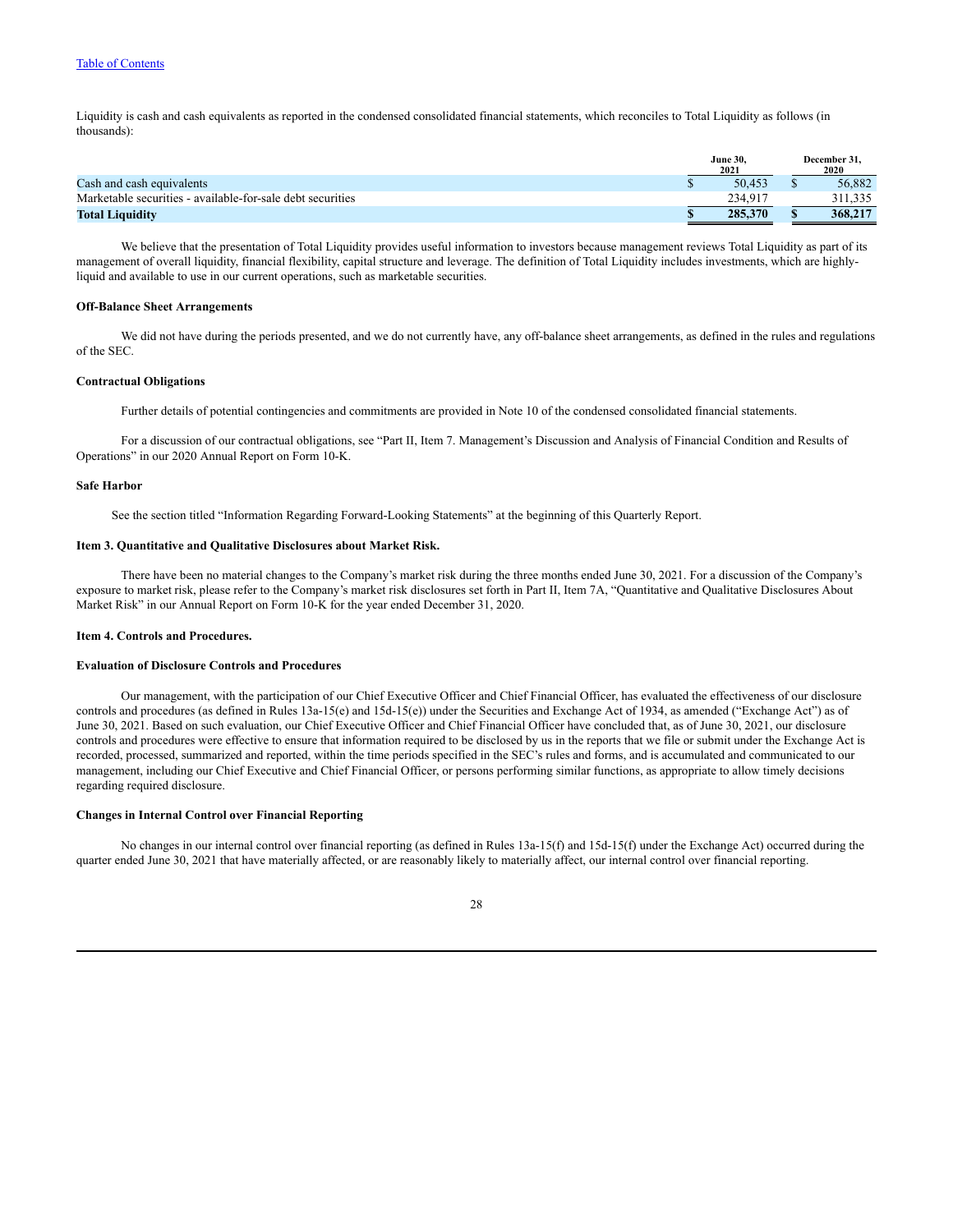## <span id="page-28-0"></span>**PART II - OTHER INFORMATION**

### <span id="page-28-1"></span>**Item 1. Legal Proceedings.**

As of June 30, 2021, we were not a party to any material legal proceedings.

### <span id="page-28-2"></span>**Item 1A. Risk Factors.**

Our business has significant risks. You should carefully consider the risk factors set out in Part I, Item 1A "Risk Factors" of our Annual Report on Form 10-K for the year ended December 31, 2020 and the disclosures set out in this Quarterly Report, including our condensed consolidated financial statements and the related notes, before making an investment decision regarding our securities. The risks and uncertainties described are those significant or material risk factors currently known and specific to us that we believe are relevant to our business, results of operations and financial condition. Additional risks and uncertainties not currently known to us or that we now deem immaterial may also impair our business, results of operations and financial condition.

As of and for the period ended June 30, 2021, there have been no material changes from the risk factors previously disclosed by us in Part I, Item 1A. Risk Factors of our Annual Report on Form 10-K for the year ended December 31, 2020.

### <span id="page-28-3"></span>**Item 2. Unregistered Sales of Equity Securities and Use of Proceeds.**

None.

#### <span id="page-28-4"></span>**Item 3. Defaults Upon Senior Securities.**

None.

### <span id="page-28-5"></span>**Item 4. Mine Safety Disclosures.**

Not applicable.

## <span id="page-28-6"></span>**Item 5. Other Information.**

None.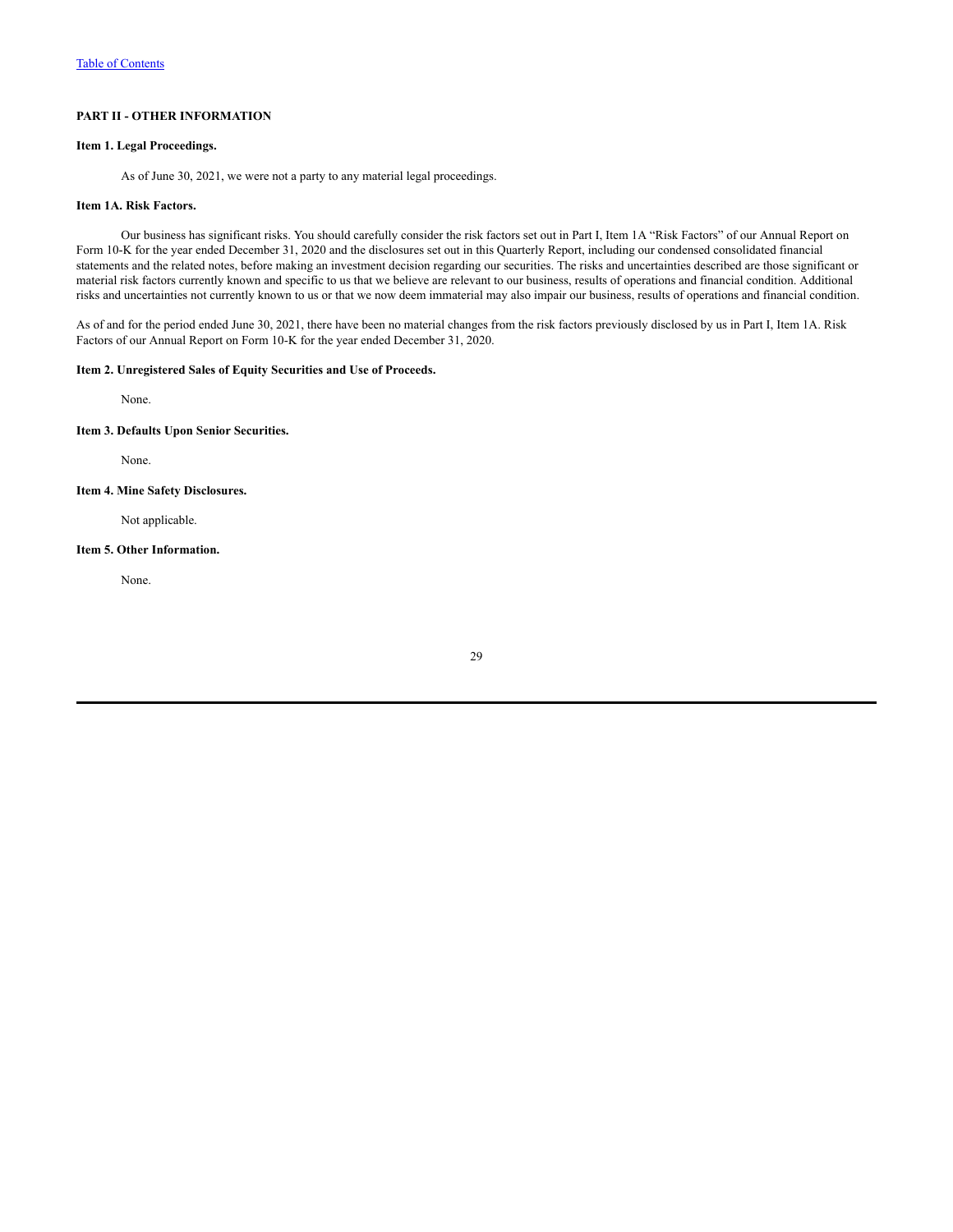## <span id="page-29-0"></span>**Item 6. Exhibits.**

The following exhibits are either provided with this Quarterly Report on Form 10-Q or are incorporated herein by reference:

| Exhibit<br>Number | <b>Description of Exhibit</b>                                                                                                                                                                                                                                                                                                                                                                                                                                                                                                                                                                                                                                                                                                                                                                                                                                                                                                      |
|-------------------|------------------------------------------------------------------------------------------------------------------------------------------------------------------------------------------------------------------------------------------------------------------------------------------------------------------------------------------------------------------------------------------------------------------------------------------------------------------------------------------------------------------------------------------------------------------------------------------------------------------------------------------------------------------------------------------------------------------------------------------------------------------------------------------------------------------------------------------------------------------------------------------------------------------------------------|
| $31.1***$         | Certification of Principal Executive Officer pursuant to Rule 13a-14(a) and Rule 15d-14(a) of the Securities Exchange Act of 1934, as<br>adopted pursuant to Section 302 of the Sarbanes-Oxley Act of 2002.                                                                                                                                                                                                                                                                                                                                                                                                                                                                                                                                                                                                                                                                                                                        |
| $31.2**$          | Certification of Principal Financial Officer pursuant to Rule 13a-14(a) and Rule 15d-14(a) of the Securities Exchange Act of 1934, as<br>adopted pursuant to Section 302 of the Sarbanes-Oxley Act of 2002.                                                                                                                                                                                                                                                                                                                                                                                                                                                                                                                                                                                                                                                                                                                        |
| $32.1**$          | Certification of Principal Executive Officer pursuant to 18 U.S.C. Section 1350, as adopted pursuant to Section 906 of the Sarbanes-Oxley<br>Act of 2002.                                                                                                                                                                                                                                                                                                                                                                                                                                                                                                                                                                                                                                                                                                                                                                          |
| $32.2**$          | Certification of Principal Financial Officer pursuant to 18 U.S.C. Section 1350, as adopted pursuant to Section 906 of the Sarbanes-Oxley<br>Act of 2002.                                                                                                                                                                                                                                                                                                                                                                                                                                                                                                                                                                                                                                                                                                                                                                          |
| $101**$           | The following financial information from Adaptimmune Therapeutics plc's Quarterly Report on Form 10-Q for the quarterly period ended<br>June 30, 2021, formatted in iXBRL (Inline eXtensible Business Reporting Language): (i) Unaudited Condensed Consolidated Balance<br>Sheets as of June, 2021 and December 31, 2020, (ii) Unaudited Condensed Consolidated Statements of Operations for the three and six<br>months ended June 30, 2021 and 2020, (iii) Unaudited Condensed Consolidated Statements of Comprehensive (Loss) Income for the three<br>and six months ended June 30, 2021 and 2020, (iv) Unaudited Condensed Consolidated Statements of Change in Equity for the three and six<br>months ended June 30, 2021 and 2020, (v) Unaudited Condensed Consolidated Statements of Cash Flows for six months ended June 30,<br>2021 and 2020 and (vi) Notes to the Unaudited Condensed Consolidated Financial Statements. |
| $104**$           | Cover Page Interactive data File (formatted in Inline XBRL and contained in Exhibit 101)                                                                                                                                                                                                                                                                                                                                                                                                                                                                                                                                                                                                                                                                                                                                                                                                                                           |

\*\* Filed herewith.

<sup>\*</sup> Previously filed.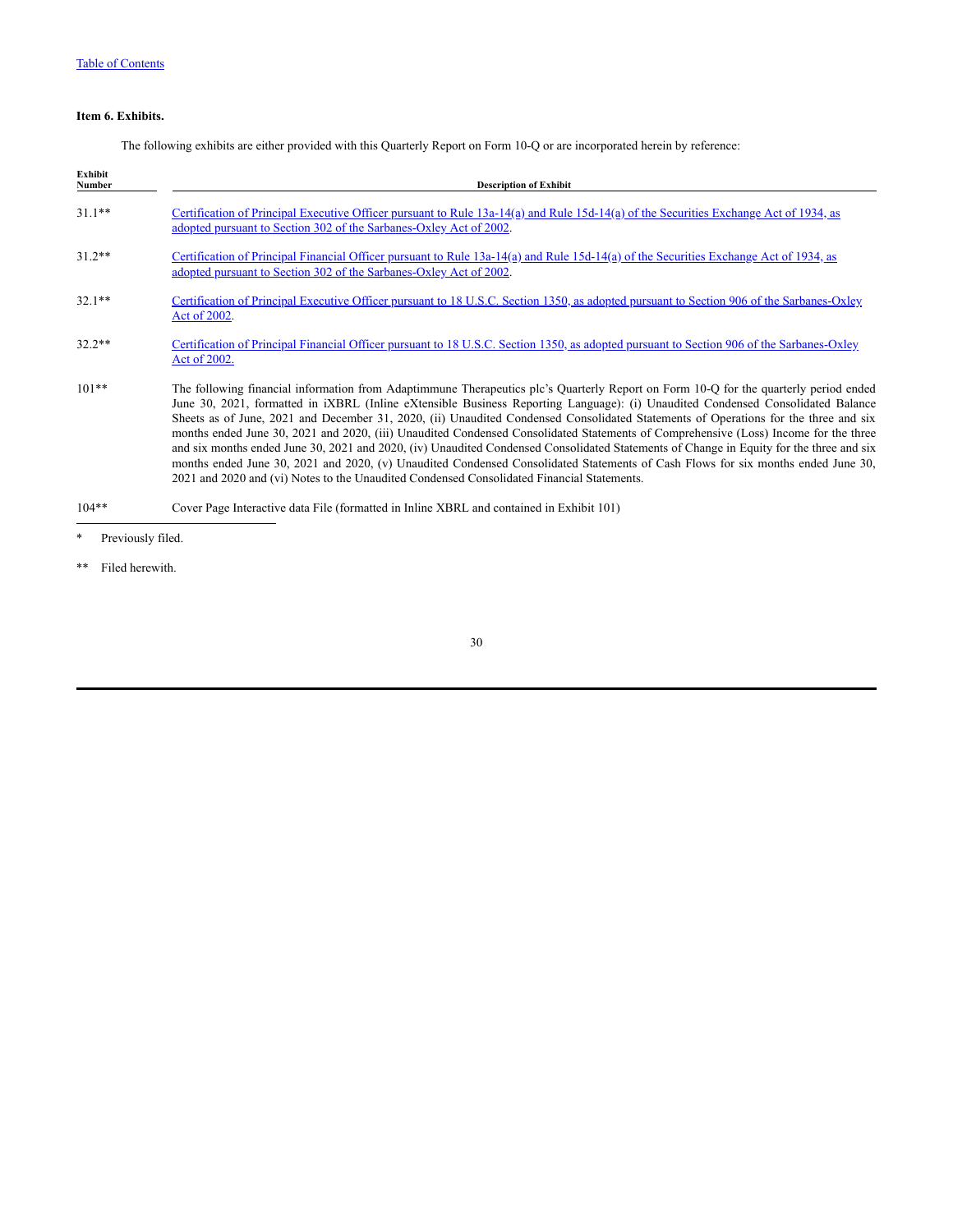## **SIGNATURES**

<span id="page-30-0"></span>Pursuant to the requirements of the Securities Exchange Act of 1934, the registrant has duly caused this report to be signed on its behalf by the undersigned thereunto duly authorized.

## ADAPTIMMUNE THERAPEUTICS PLC

Date: August 9, 2021 /s/ Adrian Rawcliffe

Date: August 9, 2021 /s/ Gavin Wood

Adrian Rawcliffe

*Chief Executive Of icer*

Gavin Wood *Chief Financial Of icer*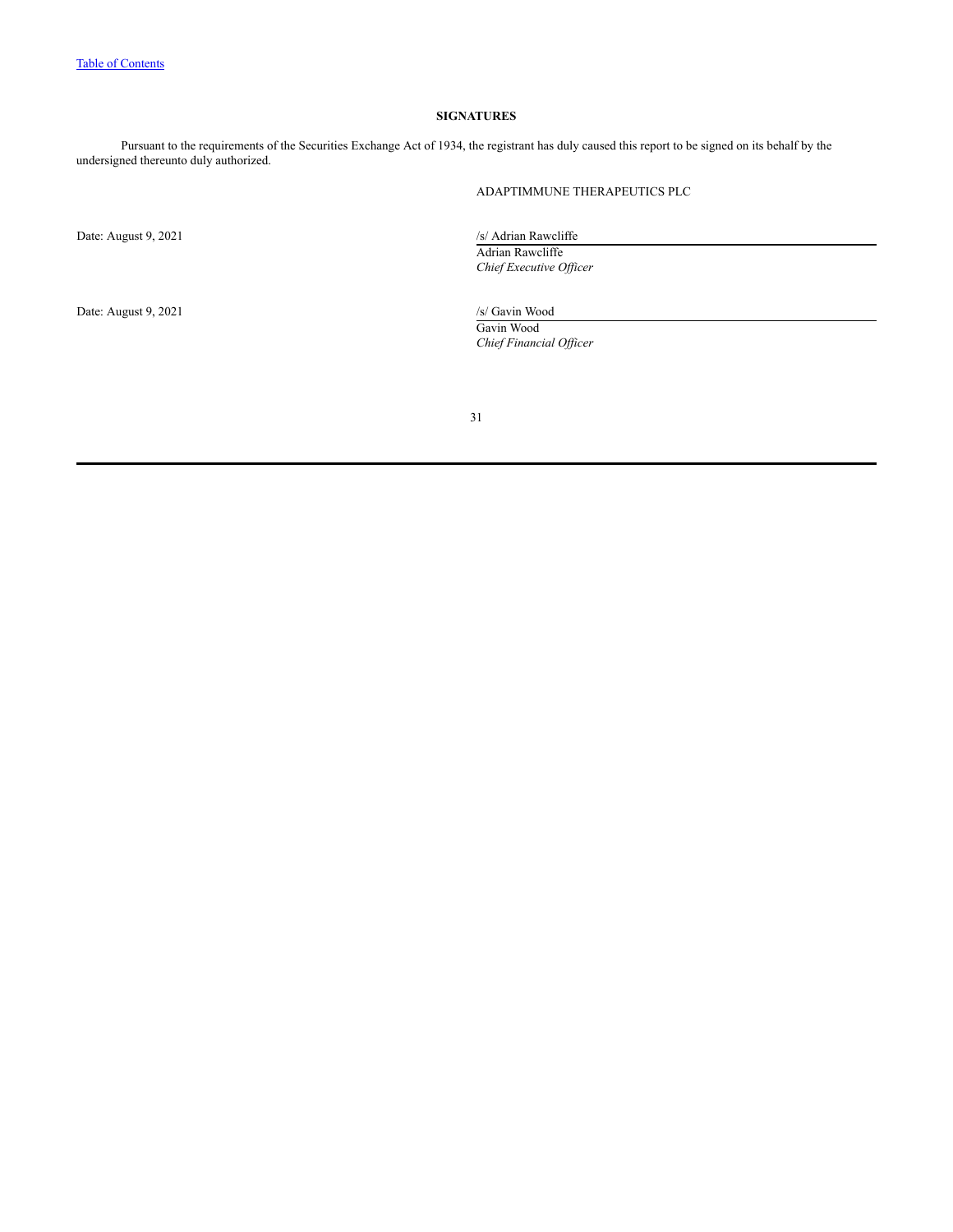#### Certification Required by Rule 13a-14(a) or 15d-14(a) under the Securities Exchange Act of 1934 as Adopted Pursuant to Section 302 of the **Sarbanes-Oxley Act of 2002**

I, Adrian Rawcliffe, certify that:

- 1. I have reviewed this quarterly report on Form 10-Q of Adaptimmune Therapeutics plc;
- 2. Based on my knowledge, this report does not contain any untrue statement of a material fact or omit to state a material fact necessary to make the statements made, in light of the circumstances under which such statements were made, not misleading with respect to the period covered by this report;
- 3. Based on my knowledge, the financial statements, and other financial information included in this report, fairly present in all material respects the financial condition, results of operations and cash flows of the registrant as of, and for, the periods presented in this report;
- 4. The registrant's other certifying officer and I are responsible for establishing and maintaining disclosure controls and procedures (as defined in Exchange Act Rules 13a-15(e) and 15d-15(e)) and internal control over financial reporting (as defined in Exchange Act Rules 13a-15(f) and 15d-15(f)), for the registrant and have:
	- a. Designed such disclosure controls and procedures, or caused such disclosure controls and procedures to be designed under our supervision, to ensure that material information relating to the registrant, including its consolidated subsidiaries, is made known to us by others within those entities, particularly during the period in which this report is being prepared;
	- b. Designed such internal control over financial reporting, or caused such internal control over financial reporting to be designed under our supervision, to provide reasonable assurance regarding the reliability of financial reporting and the preparation of financial statements for external purposes in accordance with generally accepted accounting principles;
	- c. Evaluated the effectiveness of the registrant's disclosure controls and procedures and presented in this report our conclusions about the effectiveness of the disclosure controls and procedures, as of the end of the period covered by this report based on such evaluation; and
	- d. Disclosed in this report any change in the registrant's internal control over financial reporting that occurred during the registrant's most recent fiscal quarter that has materially affected or is reasonably likely to materially affect the registrant's internal control over financial reporting; and
- 5. The registrant's other certifying officer and I have disclosed, based on our most recent evaluation of internal control over financial reporting, to the registrant's auditors and the audit committee of the registrant's board of directors (or persons performing the equivalent functions):
	- a. All significant deficiencies and material weaknesses in the design or operation of internal control over financial reporting which are reasonably likely to adversely affect the registrant's ability to record, process, summarize and report financial information; and
	- b. Any fraud, whether or not material, that involves management or other employees who have a significant role in the registrant's internal control over financial reporting.

Date: August 9, 2021 /s/ Adrian Rawcliffe

Adrian Rawcliffe *Chief Executive Of icer*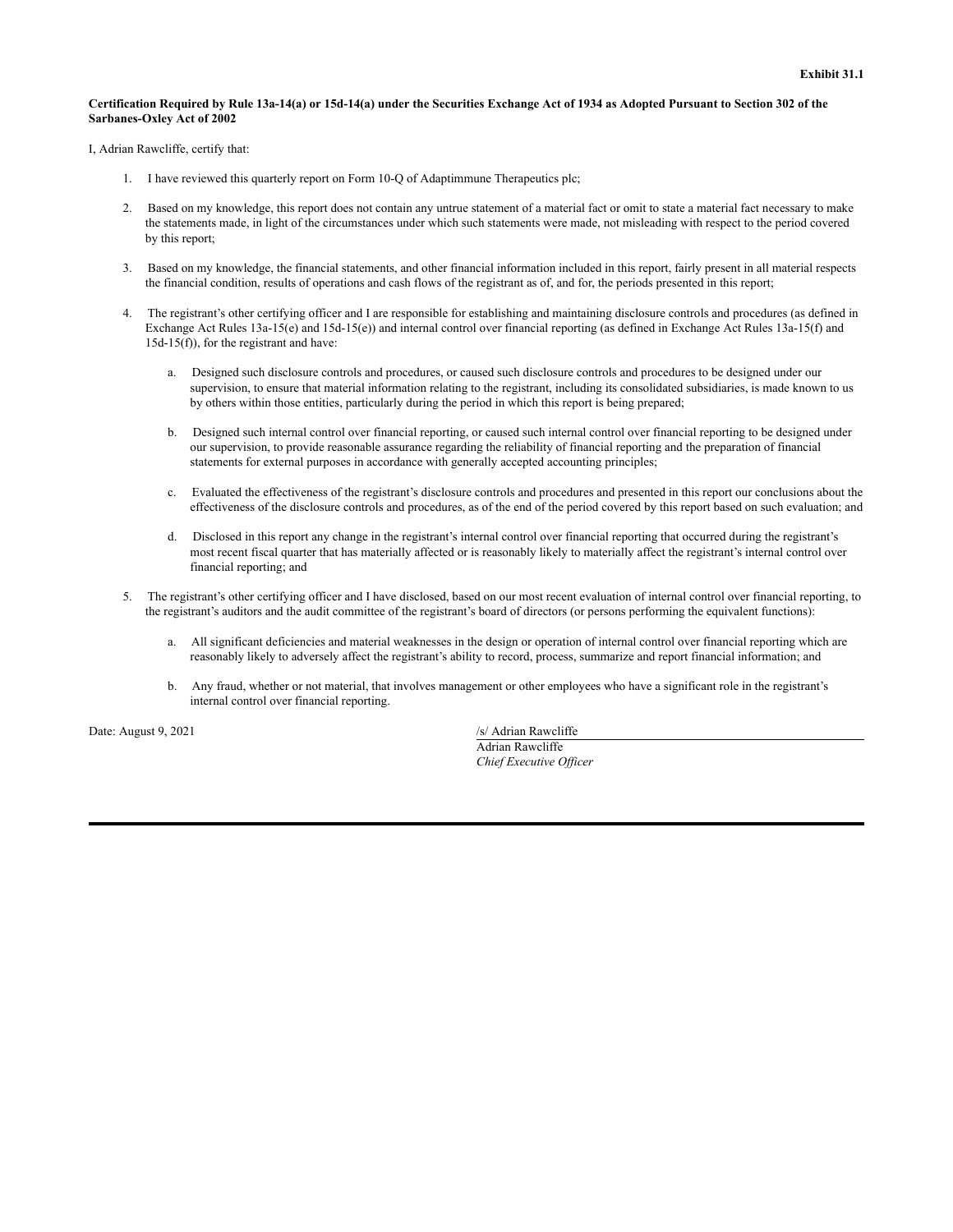#### Certification Required by Rule 13a-14(a) or 15d-14(a) under the Securities Exchange Act of 1934 as Adopted Pursuant to Section 302 of the **Sarbanes-Oxley Act of 2002**

I, Gavin Wood, certify that:

- 1. I have reviewed this quarterly report on Form 10-Q of Adaptimmune Therapeutics plc;
- 2. Based on my knowledge, this report does not contain any untrue statement of a material fact or omit to state a material fact necessary to make the statements made, in light of the circumstances under which such statements were made, not misleading with respect to the period covered by this report;
- 3. Based on my knowledge, the financial statements, and other financial information included in this report, fairly present in all material respects the financial condition, results of operations and cash flows of the registrant as of, and for, the periods presented in this report;
- 4. The registrant's other certifying officer and I are responsible for establishing and maintaining disclosure controls and procedures (as defined in Exchange Act Rules 13a-15(e) and 15d-15(e)) and internal control over financial reporting (as defined in Exchange Act Rules 13a-15(f) and 15d-15(f)), for the registrant and have:
	- a. Designed such disclosure controls and procedures, or caused such disclosure controls and procedures to be designed under our supervision, to ensure that material information relating to the registrant, including its consolidated subsidiaries, is made known to us by others within those entities, particularly during the period in which this report is being prepared;
	- b. Designed such internal control over financial reporting, or caused such internal control over financial reporting to be designed under our supervision, to provide reasonable assurance regarding the reliability of financial reporting and the preparation of financial statements for external purposes in accordance with generally accepted accounting principles;
	- c. Evaluated the effectiveness of the registrant's disclosure controls and procedures and presented in this report our conclusions about the effectiveness of the disclosure controls and procedures, as of the end of the period covered by this report based on such evaluation; and
	- d. Disclosed in this report any change in the registrant's internal control over financial reporting that occurred during the registrant's most recent fiscal quarter that has materially affected or is reasonably likely to materially affect the registrant's internal control over financial reporting; and
- 5. The registrant's other certifying officer and I have disclosed, based on our most recent evaluation of internal control over financial reporting, to the registrant's auditors and the audit committee of the registrant's board of directors (or persons performing the equivalent functions):
	- a. All significant deficiencies and material weaknesses in the design or operation of internal control over financial reporting which are reasonably likely to adversely affect the registrant's ability to record, process, summarize and report financial information; and
	- b. Any fraud, whether or not material, that involves management or other employees who have a significant role in the registrant's internal control over financial reporting.

Date: August 9, 2021 /s/ Gavin Wood

Gavin Wood *Chief Financial Of icer*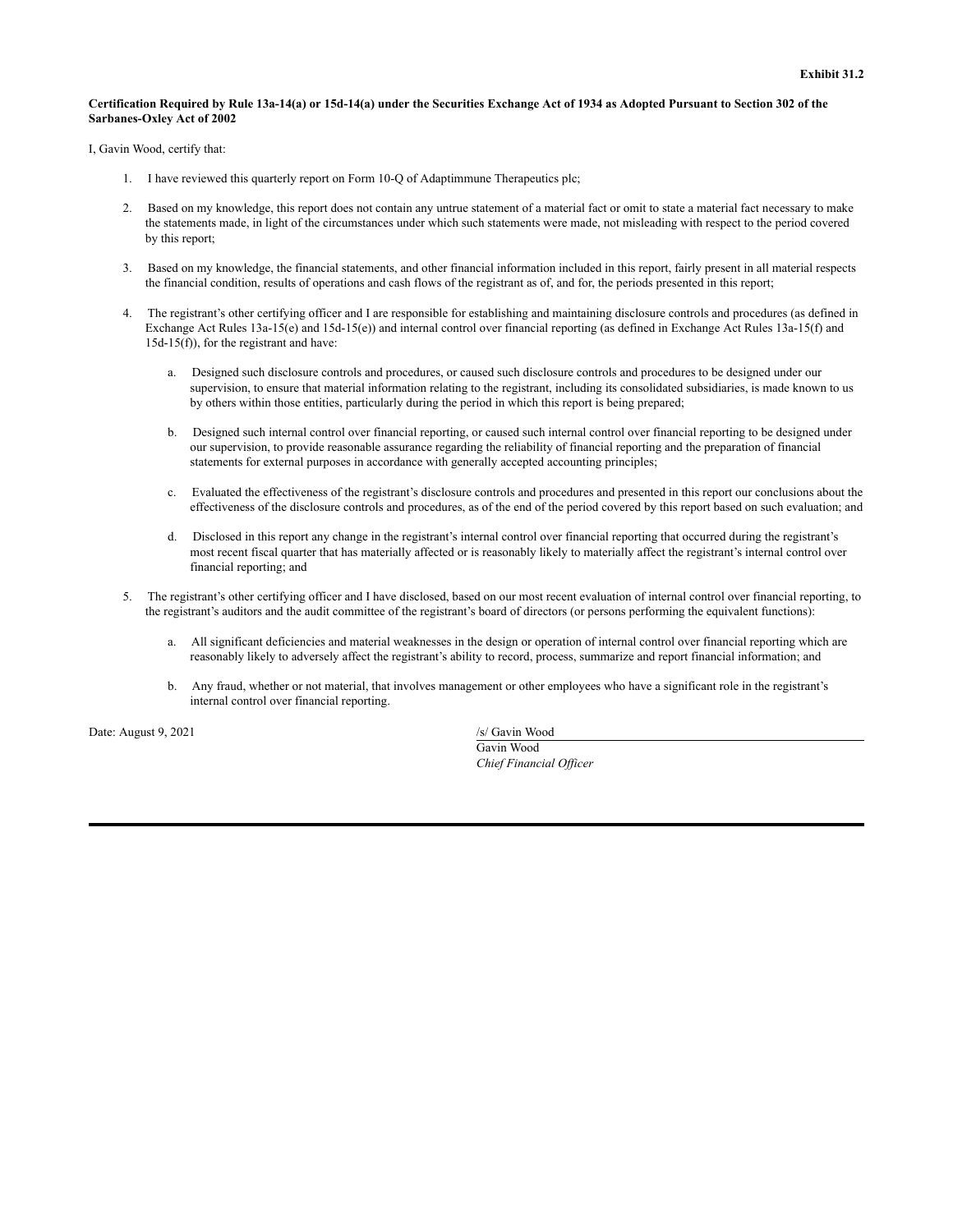### **Section 906 Certificate**

### Certification Pursuant to 18 U.S.C. Section 1350, as Adopted Pursuant to Section 906 of the Sarbanes-Oxley Act of 2002

Pursuant to Section 906 of the Sarbanes-Oxley Act of 2002 (subsections (a) and (b) of Section 1350, Chapter 63 of Title 18, United States Code), I, Adrian Rawcliffe, Chief Executive Officer of Adaptimmune Therapeutics plc, a public limited company incorporated under English law (the "Company"), hereby certify, to my knowledge, that:

- 1. The Company's Quarterly Report on Form 10-Q for the quarterly period ended June 30, 2021, to which this Certification is attached as Exhibit 32.1 (the "Quarterly Report") fully complies with the requirements of Section 13(a) or 15(d) of the Securities Exchange Act of 1934; and
- 2. The information contained in the Quarterly Report fairly presents, in all material respects, the financial condition and results of operations of the Company.

Date: August 9, 2021

/s/ Adrian Rawcliffe Adrian Rawcliffe

*Chief Executive Of icer*